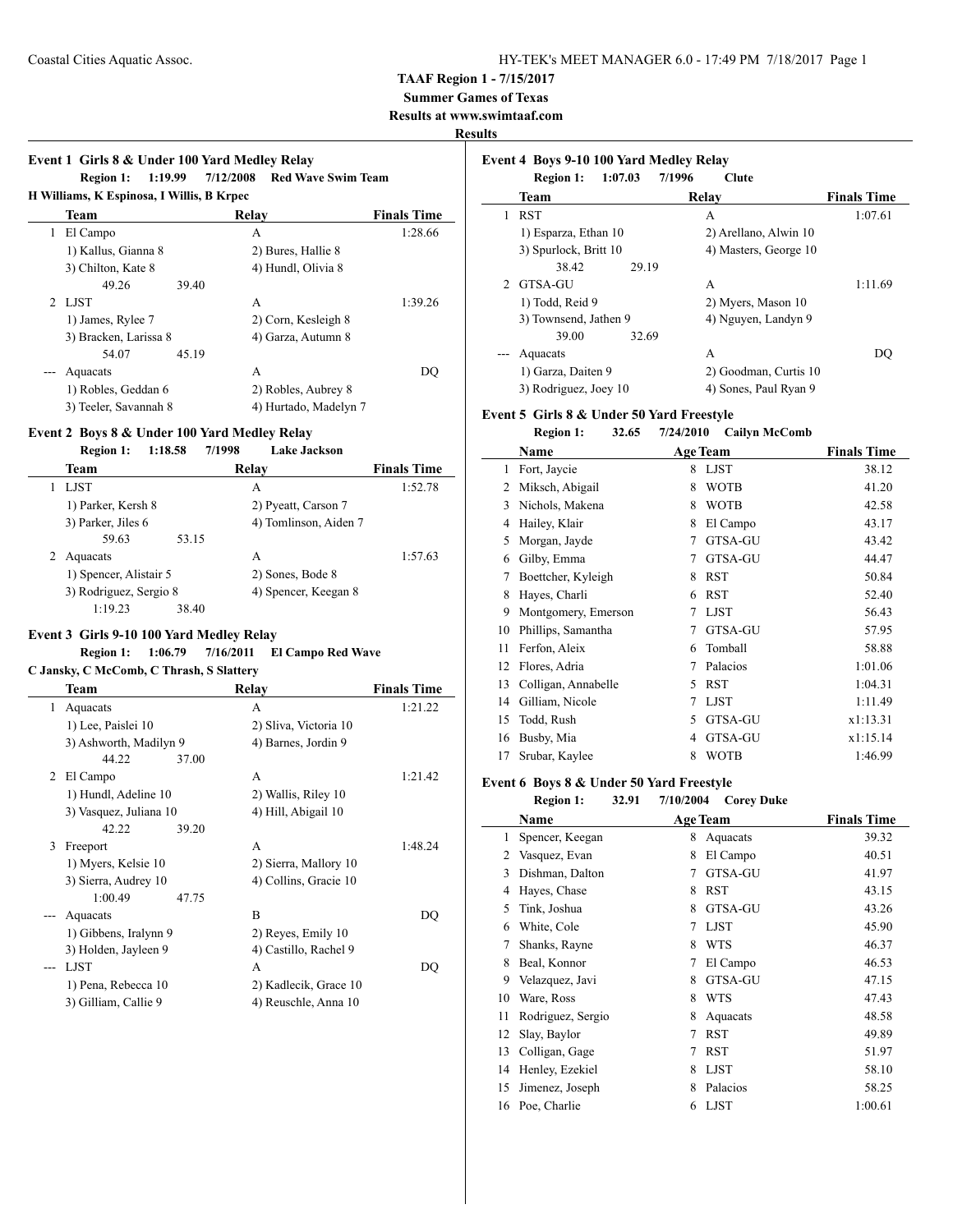**Summer Games of Texas**

**Results at www.swimtaaf.com**

**Results**

|    |                                            |   |            |                    | --------                 |
|----|--------------------------------------------|---|------------|--------------------|--------------------------|
|    | (Event 6 Boys 8 & Under 50 Yard Freestyle) |   |            |                    |                          |
|    | <b>Name</b>                                |   | Age Team   | <b>Finals Time</b> |                          |
| 17 | Poulard, Cole                              | 8 | GTSA-GU    | x1:03.39           |                          |
|    | 18 Carlisle, Cameron                       | 8 | Freeport   | 1:03.92            |                          |
| 19 | Fletcher, Ryan                             |   | Gators     | 1:04.77            | $\overline{\phantom{a}}$ |
|    | 20 Lupher, Samuel                          |   | 6 LJST     | x1:16.57           | Ev                       |
|    | 21 Yarick, Owen                            |   | 6 LJST     | x1:20.60           |                          |
|    | 22 Trammell, Jake                          | 8 | Palacios   | 1:26.72            |                          |
|    | Pohler, Jed                                |   | <b>WTS</b> | 1:38.04            |                          |
|    |                                            |   |            |                    |                          |

#### **Event 7 Girls 9-10 50 Yard Freestyle**

|    | <b>Region 1:</b>  | 28.93 | 7/1999 | <b>Lisa Paul</b> |                    |
|----|-------------------|-------|--------|------------------|--------------------|
|    | Name              |       |        | <b>Age Team</b>  | <b>Finals Time</b> |
| 1  | Ryman, Nicole     |       | 10     | Aquacats         | 32.88              |
| 2  | Moya, Megan       |       | 10     | Aquacats         | 33.71              |
| 3  | Hundl, Adeline    |       | 10     | El Campo         | 34.71              |
| 4  | Kesler, Mallory   |       | 10     | <b>LJST</b>      | 35.43              |
| 5  | Juarez, Abigail   |       | 10     | <b>RST</b>       | 35.55              |
| 6  | Chen, Michelle    |       | 9      | GTSA-GU          | 37.05              |
| 7  | Collins, Gracie   |       | 10     | Freeport         | 37.93              |
| 8  | Barnes, Jordin    |       | 9      | Aquacats         | 39.82              |
| 9  | Gibbens, Iralynn  |       | 9      | Aquacats         | x39.93             |
| 10 | Hill, Abigail     |       | 10     | El Campo         | 40.21              |
| 11 | Holden, Jayleen   |       | 9      | Aquacats         | x41.67             |
| 12 | Frost, Sophie     |       | 10     | <b>GTSA-GU</b>   | 41.70              |
| 13 | West, Madison     |       | 9      | GTSA-GU          | 42.97              |
| 14 | Reuschle, Anna    |       | 10     | <b>LJST</b>      | 44.14              |
| 15 | Tapia, Ericka     |       | 10     | <b>GTSA-GU</b>   | x44.62             |
| 16 | Phillips, Kendall |       | 9      | GTSA-GU          | x44.68             |
| 17 | Chen, Ella        |       | 10     | <b>RST</b>       | 45.28              |
| 18 | Debbs, Bailee     |       | 9      | <b>RST</b>       | 46.49              |
| 19 | Sierra, Mallory   |       | 10     | Freeport         | 49.15              |
| 20 | Reyes, Emily      |       | 10     | Aquacats         | x50.12             |
| 21 | Allen, Emily      |       | 10     | <b>WOTB</b>      | 50.15              |
| 22 | Thompson, Ariana  |       | 10     | <b>WOTB</b>      | 57.61              |

# **Event 8 Boys 9-10 50 Yard Freestyle**<br>**Bogion 1:** 28.74 7/14/201

|    | <b>Region 1:</b>  | 28.74 | 7/14/2012       | <b>Conner Williams</b> |                    |
|----|-------------------|-------|-----------------|------------------------|--------------------|
|    | Name              |       | <b>Age Team</b> |                        | <b>Finals Time</b> |
| 1  | Spencer, Oliver   |       | 10              | Aquacats               | 28.83              |
| 2  | Masters, George   |       | 10              | <b>RST</b>             | 30.56              |
| 3  | Myers, Mason      |       | 10              | GTSA-GU                | 32.45              |
| 4  | Owens, Karson     |       | 9               | <b>LJST</b>            | 37.13              |
| 5  | Breazeale, Luke   |       | 9               | <b>WOTB</b>            | 38.34              |
| 6  | Kocian, Cameron   |       | 10              | El Campo               | 38.75              |
| 7  | Pyeatt, Collin    |       | 10              | <b>LJST</b>            | 38.81              |
| 8  | Trammell, James   |       | 10              | Palacios               | 39.61              |
| 9  | Rodriguez, Joey   |       | 10              | Aquacats               | 39.74              |
| 10 | Wind, Andrew      |       | 9               | <b>WTS</b>             | 41.32              |
| 11 | Carlisle, Caden   |       | 10              | Freeport               | 43.75              |
| 12 | Bourdonnay, Ethan |       | 9               | GTSA-GU                | 45.44              |
| 13 | Leal, Landen      |       | 10              | <b>WOTB</b>            | 47.18              |
| 14 | Segovia, Lewis    |       | 10              | <b>WOTB</b>            | 47.50              |
| 15 | Hickl, Slade      |       | 10              | Aquacats               | 47.56              |
| 16 | Sanchez, Brandon  |       | 9               | GTSA-GU                | 47.57              |
| 17 | Fontenot, Kevin   |       | 10              | GTSA-GU                | x51.30             |
|    |                   |       |                 |                        |                    |

| 18 Castillo, Christopher | 9 Aquacats  | x53.49 |
|--------------------------|-------------|--------|
| 19 Odom, Blaine          | 9 LJST      | 53.84  |
| 20 Cormier, Tyler        | 10 GTSA-GU  | x54.65 |
| 21 Srubar, Cole          | 10 El Campo | 55.65  |
| 22 Wilbanks, Peyton      | 9 LJST      | x56.99 |

#### **Event 9 Girls 6 & Under 25 Yard Backstroke**

|    | 23.43<br><b>Region 1:</b> | 7/16/2011<br><b>Kate Kovin</b> |                    |
|----|---------------------------|--------------------------------|--------------------|
|    | <b>Name</b>               | <b>Age Team</b>                | <b>Finals Time</b> |
| 1  | Hayes, Charli             | <b>RST</b><br>6                | 25.73              |
| 2  | Garza, Adalyn             | LJST<br>6                      | 25.83              |
| 3  | Colligan, Annabelle       | <b>RST</b><br>5.               | 25.90              |
| 4  | Keeler, Emelyn            | <b>WTS</b><br>5.               | 31.39              |
| 5  | Todd, Rush                | GTSA-GU<br>5.                  | 31.71              |
| 6  | Robles, Geddan            | Aquacats<br>6                  | 31.88              |
| 7  | Wallace, Avery            | <b>RST</b><br>5.               | 31.92              |
| 8  | White, Caylee             | <b>LJST</b><br>6               | 35.30              |
| 9  | Busby, Mia                | GTSA-GU<br>4                   | 35.92              |
| 10 | Ferfon, Aleix             | Tomball<br>6                   | 36.39              |
| 11 | Mellen, Kaidence          | Gators<br>5.                   | 38.83              |
| 12 | Rodriguez, Kailey         | Aquacats<br>6                  | 42.83              |

#### **Event 10 Boys 6 & Under 25 Yard Backstroke**

#### **Region 1: 22.07 7/19/2014 Jathen Townsend**

|    | Name              | <b>Age Team</b>  | <b>Finals Time</b> |
|----|-------------------|------------------|--------------------|
| 1  | Testar, Max       | WOOD-GU<br>6     | 23.91              |
| 2  | Garcia, Christian | <b>RST</b><br>6  | 24.07              |
| 3  | Chapman, Beau     | WOOD-GU<br>6     | 25.45              |
| 4  | Lucas, Ross       | WOOD-GU<br>5.    | 28.68              |
| 5  | Baines, Justin    | WOOD-GU<br>6     | x28.69             |
| 6  | Parker, Jiles     | <b>LJST</b><br>6 | 30.59              |
| 7  | Ware, Lance       | <b>WTS</b><br>6  | 30.79              |
| 8  | Yarick, Owen      | <b>LJST</b><br>6 | 38.05              |
| 9  | Spencer, Alistair | Aquacats<br>5    | 39.73              |
| 10 | Perez, Andrez     | Tomball<br>6     | 41.59              |
| 11 | Gilby, Lucas      | GTSA-GU<br>5     | 43.12              |
|    | 12 Lupher, Samuel | <b>LJST</b><br>6 | 49.47              |
| 13 | Howland, Luke     | Tomball<br>5     | 49.64              |
|    | Pohler, Jed       | <b>WTS</b><br>5  | DO                 |

## **Event 11 Girls 8 & Under 25 Yard Backstroke**

|    | 19.54<br><b>Region 1:</b> | 7/13/2013<br><b>Kelsy Elgar</b> |                    |
|----|---------------------------|---------------------------------|--------------------|
|    | Name                      | <b>Age Team</b>                 | <b>Finals Time</b> |
| 1  | Howland, Faith            | Tomball<br>8                    | 20.49              |
| 2  | Kallus, Gianna            | El Campo<br>8                   | 21.75              |
| 3  | Miksch, Abigail           | <b>WOTB</b><br>8                | 21.81              |
| 4  | Fletcher, Stefanija       | 8<br>Gators                     | 22.65              |
| 5  | Wallis, Abby              | El Campo<br>8                   | 24.24              |
| 6  | Gilby, Emma               | GTSA-GU                         | 24.69              |
| 7  | Garza, Autumn             | <b>LJST</b><br>8                | 24.99              |
| 8  | Boettcher, Kyleigh        | <b>RST</b><br>8                 | 25.48              |
| 9  | James, Rylee              | <b>LJST</b>                     | 25.49              |
| 10 | Arellano, Abigail         | <b>RST</b><br>8                 | 25.53              |
| 11 | Bower, Bailey             | <b>WOTB</b>                     | 26.87              |
| 12 | Phillips, Samantha        | GTSA-GU                         | 27.33              |
| 13 | Flores, Adria             | Palacios                        | 28.18              |
| 14 | Li, Joy                   | GTSA-GU<br>8                    | 28.53              |
|    |                           |                                 |                    |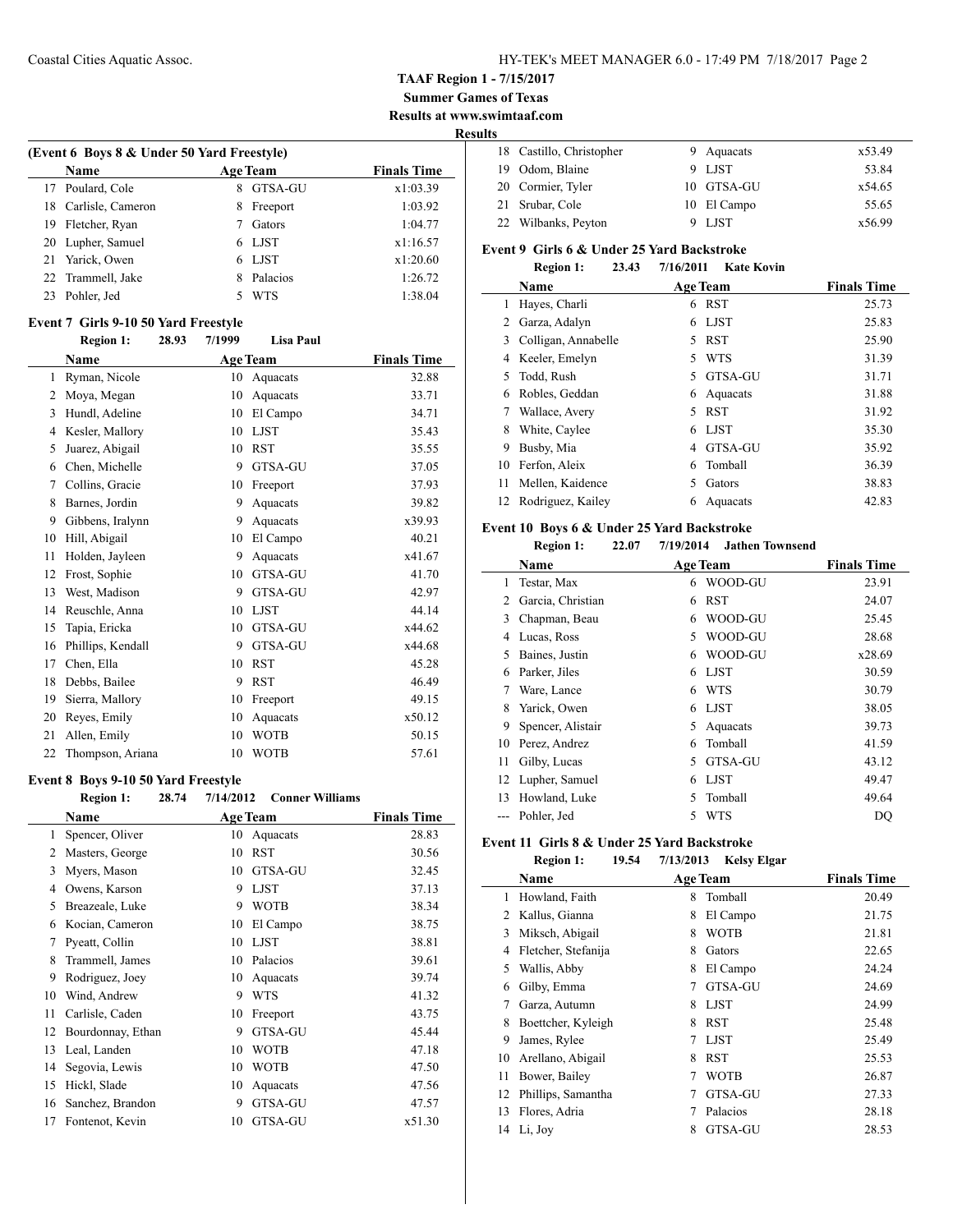**Summer Games of Texas Results at www.swimtaaf.com**

**Results**

|     | (Event 11 Girls 8 & Under 25 Yard Backstroke) |   |                 |                    |  |  |  |
|-----|-----------------------------------------------|---|-----------------|--------------------|--|--|--|
|     | <b>Name</b>                                   |   | <b>Age Team</b> | <b>Finals Time</b> |  |  |  |
|     | 15 Farquhar, Julia                            |   | El Campo        | 28.78              |  |  |  |
|     | 16 Srubar, Kaylee                             | 8 | <b>WOTB</b>     | 29.27              |  |  |  |
|     | 17 Lillie, Zoev                               |   | Makos           | 31.10              |  |  |  |
| 18. | Gilliam, Nicole                               |   | LJST            | 36.74              |  |  |  |
| 19  | Hodges, Autumn                                |   | Makos           | 36.77              |  |  |  |
|     | 20 Lucky, Ashyvanne                           |   | Tomball         | 36.92              |  |  |  |

## **Event 12 Boys 8 & Under 25 Yard Backstroke**

#### **Region 1: 17.94 7/24/2010 Conner Williams**

|    | <b>Name</b>           |   | <b>Age Team</b> | <b>Finals Time</b> |
|----|-----------------------|---|-----------------|--------------------|
| 1  | Magro, Andrik         | 8 | WOOD-GU         | 18.05              |
| 2  | Lupher, Daniel        | 8 | <b>LJST</b>     | 21.47              |
| 3  | Ruiz, Alexander       | 8 | <b>RST</b>      | 21.60              |
| 4  | Respondek, Gus        | 7 | El Campo        | 21.84              |
| 5  | Hayes, Chase          | 8 | <b>RST</b>      | 22.24              |
| *6 | Tink, Joshua          | 8 | GTSA-GU         | 22.25              |
| *6 | Steelman, Zachary     | 7 | <b>LJST</b>     | 22.25              |
| 8  | Vasquez, Evan         | 8 | El Campo        | 22.69              |
| 9  | Dishman, Dalton       | 7 | GTSA-GU         | 24.14              |
| 10 | Bailes, Ben           | 7 | <b>WOTB</b>     | 24.38              |
| 11 | Parker, Kersh         | 8 | <b>LJST</b>     | 25.18              |
| 12 | Ware, Ross            | 8 | <b>WTS</b>      | 25.50              |
| 13 | Keller, Kaiden        | 8 | Makos           | 26.05              |
| 14 | Lanni, Patrick        | 7 | WOOD-GU         | 26.35              |
| 15 | Gonzales, Dylan       | 8 | <b>RST</b>      | 26.95              |
| 16 | Harris, Duncan        | 8 | El Campo        | 27.53              |
| 17 | Howland, Kaleb Thomas | 7 | Tomball         | 27.77              |
| 18 | Colligan, Gage        | 7 | <b>RST</b>      | x27.88             |
| 19 | Slay, Baylor          | 7 | <b>RST</b>      | x28.12             |
| 20 | Henley, Ezekiel       | 8 | <b>LJST</b>     | x28.25             |
| 21 | Poulard, Cole         | 8 | GTSA-GU         | 28.81              |
| 22 | Buck, Clayton         | 7 | Makos           | 34.95              |
| 23 | Jimenez, Joseph       | 8 | Palacios        | 37.64              |
| 24 | Carlisle, Cameron     | 8 | Freeport        | 39.47              |
| 25 | Buck, Logan           | 7 | Makos           | 40.25              |

#### **Event 13 Girls 9-10 25 Yard Backstroke**

|    | <b>Region 1:</b>  | 16.61 | 7/14/2012 | Camryn Jansky   |                    |
|----|-------------------|-------|-----------|-----------------|--------------------|
|    | Name              |       |           | <b>Age Team</b> | <b>Finals Time</b> |
| 1  | Kesler, Mallory   |       | 10        | LJST            | 19.13              |
| 2  | Trevino, Estela   |       | 10        | <b>RST</b>      | 19.14              |
| 3  | Lower, Gigi       |       | 9         | <b>LJST</b>     | 19.43              |
| 4  | Johnson, Kendal   |       | 9         | Makos           | 19.61              |
| 5  | Doctor, Sydney    |       | 10        | GTSA-GU         | 19.82              |
| 6  | Chen, Michelle    |       | 9         | GTSA-GU         | 20.70              |
| 7  | Vasquez, Juliana  |       | 10        | El Campo        | 21.17              |
| 8  | Lee, Paislei      |       | 10        | Aquacats        | 21.89              |
| 9  | Phillips, Kendall |       | 9         | GTSA-GU         | 22.19              |
| 10 | Conley, Chloe     |       | 9         | Tomball         | 23.14              |
| 11 | Pena, Rebecca     |       | 10        | <b>LJST</b>     | 23.49              |
| 12 | Myers, Kelsie     |       | 10        | Freeport        | 23.57              |
| 13 | West, Madison     |       | 9         | GTSA-GU         | x23.63             |
| 14 | Gilliam, Callie   |       | 9         | <b>LJST</b>     | x24.05             |
| 15 | Patton, Bridget   |       | 10        | <b>LJST</b>     | x24.48             |
|    |                   |       |           |                 |                    |

| 16  | Morsles, Mylee     | 9  | Tomball     | 24.51  |
|-----|--------------------|----|-------------|--------|
| 17  | Debbs, Bailee      | 9  | <b>RST</b>  | 25.49  |
| 18  | Thompson, Ariana   | 10 | <b>WOTB</b> | 26.28  |
| 19  | French, Kate       | 10 | Gators      | 26.36  |
| 20  | Harris, Bailey     | 9  | <b>LJST</b> | x26.61 |
| 21  | Verm, Presley      | 10 | Gators      | 27.10  |
|     | 22 Torres, Avery   | 10 | Makos       | 27.16  |
| 23  | Bruno, Briahna     | 9  | Tomball     | 27.64  |
|     | 24 Ferfon, Madison | 9  | Tomball     | x28.74 |
| 25  | Martinez, Kayla    | 10 | Aquacats    | 29.58  |
| 26  | Patton, Caroline   | 9  | <b>LJST</b> | x30.74 |
| --- | Allen, Emily       | 10 | <b>WOTB</b> | DO     |
|     |                    |    |             |        |

#### **Event 14 Boys 9-10 25 Yard Backstroke**

**Region 1: 16.01 7/14/2012 Conner Williams**

|                | Name              | <b>Age Team</b> |                | <b>Finals Time</b> |
|----------------|-------------------|-----------------|----------------|--------------------|
| 1              | Esparza, Ethan    | 10              | <b>RST</b>     | 17.20              |
| $\overline{c}$ | Peralta, Jonathan | 10              | <b>RST</b>     | 18.40              |
| 3              | Abril, Cole       | 9               | WOOD-GU        | 18.66              |
| 4              | Calhoun, Jacob    | 9               | Makos          | 19.11              |
| 5              | Townsend, Jathen  | 9               | <b>GTSA-GU</b> | 19.18              |
| 6              | Beal, Kaden       | 10              | El Campo       | 19.74              |
| 7              | Taylor, Christon  | 10              | Tomball        | 20.72              |
| 8              | Breazeale, Luke   | 9               | <b>WOTB</b>    | 21.49              |
| 9              | Trammell, James   | 10              | Palacios       | 21.51              |
| $*10$          | Landry, Luke      | 10              | GTSA-GU        | 22.38              |
| $*10$          | Ratcliff, Joaquin |                 | 9 El Campo     | 22.38              |
| 12             | Farquhar, Tyson   | 10              | El Campo       | 23.51              |
| 13             | Fontenot, Kevin   | 10              | GTSA-GU        | 24.41              |
| 14             | Garza, Daiten     | 9               | Aquacats       | 24.56              |
| 15             | Carlisle, Caden   | 10              | Freeport       | 24.60              |
| 16             | Gonzales, Diego   | 10              | <b>RST</b>     | 24.84              |
| 17             | Hayes, Christian  | 10              | <b>RST</b>     | x25.07             |
| 18             | Morris, Dawson    | 9               | GTSA-GU        | x25.18             |
| 19             | Spaw, Liam        | 10              | Makos          | 25.23              |
| 20             | Segovia, Lewis    | 10              | <b>WOTB</b>    | 25.26              |
| 21             | Stroud, Alex      | 10              | <b>WOTB</b>    | 25.89              |
| 22             | Simmons, Foster   | 10              | Aquacats       | 27.28              |
| 23             | Cormier, Tyler    | 10              | <b>GTSA-GU</b> | x27.35             |
| 24             | Leal, Landen      | 10              | <b>WOTB</b>    | x28.55             |
| 25             | Bentley, Kaleb    | 9               | Makos          | 28.58              |
| 26             | Sanchez, Brandon  | 9               | <b>GTSA-GU</b> | x29.13             |
| 27             | Srubar, Cole      | 10              | El Campo       | x30.12             |
| 28             | Odom, Blaine      | 9               | <b>LJST</b>    | 31.11              |
| 29             | Wilbanks, Peyton  | 9               | <b>LJST</b>    | 34.12              |
| ---            | Shedden. Graham   | 9               | WOOD-GU        | DO                 |

## **Event 15 Girls 8 & Under 25 Yard Breaststroke**

|   | 20.29<br><b>Region 1:</b> | 7/11/2009<br><b>Cailyn McComb</b> |                    |
|---|---------------------------|-----------------------------------|--------------------|
|   | Name                      | <b>Age Team</b>                   | <b>Finals Time</b> |
|   | Reyes, Isabel             | Seals                             | 22.87              |
|   | 2 Kadlecik, Hope          | <b>LJST</b>                       | 23.58              |
| 3 | Fletcher, Stefanija       | Gators                            | 25.38              |
| 4 | Bures, Hallie             | El Campo<br>8                     | 25.99              |
|   | Arellano, Abigail         | <b>RST</b><br>8                   | 27.21              |
|   | MacNeil, Alexandria       | GTSA-GU                           | 28.45              |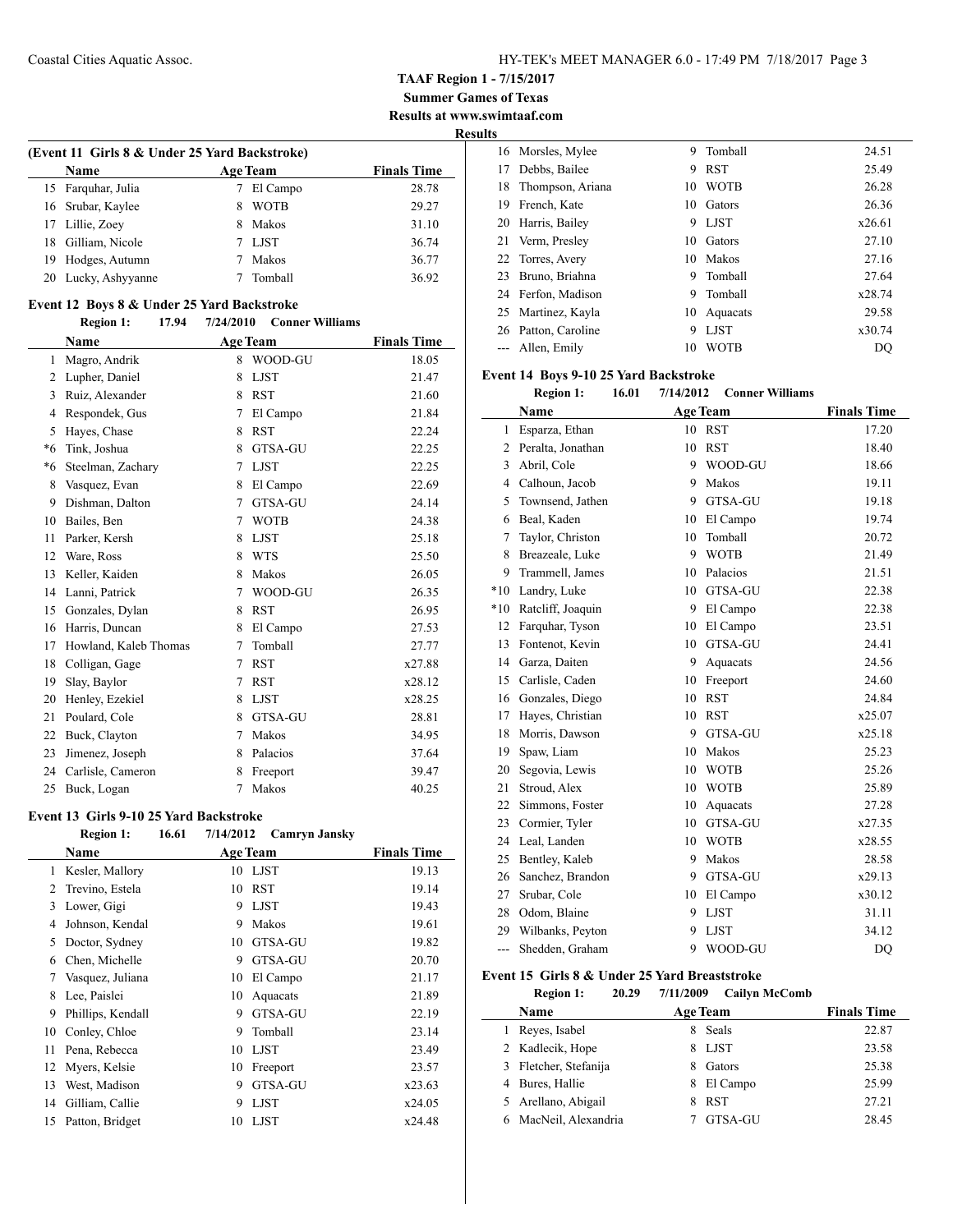**Summer Games of Texas**

**Results at www.swimtaaf.com**

**Results**

 $\overline{\phantom{0}}$ 

| (Event 15 Girls 8 & Under 25 Yard Breaststroke) |                         |   |                 |                    |  |
|-------------------------------------------------|-------------------------|---|-----------------|--------------------|--|
|                                                 | Name                    |   | <b>Age Team</b> | <b>Finals Time</b> |  |
|                                                 | 7 Li, Joy               |   | 8 GTSA-GU       | 34.52              |  |
|                                                 | 8 Hurtado, Madelyn      | 7 | Aquacats        | 35.90              |  |
|                                                 | 9 Lucky, Ashyyanne      |   | Tomball         | 37.66              |  |
|                                                 | --- Montgomery, Emerson |   | L IST           | DO                 |  |

## **Event 16 Boys 8 & Under 25 Yard Breaststroke**

|    | <b>Region 1:</b><br>20.34 | 7/1986 | <b>Brent Wenzel</b> |                    |
|----|---------------------------|--------|---------------------|--------------------|
|    | Name                      |        | <b>Age Team</b>     | <b>Finals Time</b> |
| 1  | McNames, Owen             | 8      | <b>LJST</b>         | 22.20              |
| 2  | Lupher, Daniel            | 8      | <b>LJST</b>         | 25.20              |
| 3  | Ruiz, Alexander           | 8      | <b>RST</b>          | 26.25              |
| 4  | Tink, Joshua              | 8      | GTSA-GU             | 27.25              |
| 5  | Howland, Kaleb Thomas     | 7      | Tomball             | 29.08              |
| 6  | Fletcher, Ryan            | 7      | Gators              | 31.37              |
| 7  | Murphy, Cade              | 7      | WOOD-GU             | 33.62              |
| 8  | Ware, Lance               | 6      | <b>WTS</b>          | 35.52              |
| 9  | Sones, Bode               | 8      | Aquacats            | 36.72              |
| 10 | Perez, Andrez             | 6      | Tomball             | 1:05.17            |
|    | Trammell, Jake            | 8      | Palacios            | DQ                 |
|    | Henley, Ezekiel           | 8      | <b>LJST</b>         | DO                 |
|    | Pyeatt, Carson            | 7      | <b>LJST</b>         | DO                 |

## **Event 17 Girls 9-10 25 Yard Breaststroke**

#### **Region 1: 16.81 7/14/2012 Cailyn McComb**

| Name                |    |             | <b>Finals Time</b> |
|---------------------|----|-------------|--------------------|
| Light, Ava          | 10 | <b>RST</b>  | 18.56              |
| Wallis, Riley       | 10 | El Campo    | 20.40              |
| Trevino, Estela     | 10 | <b>RST</b>  | 20.51              |
| Chen, Ella          | 10 | <b>RST</b>  | 21.86              |
| Torres, Avery       | 10 | Makos       | 22.12              |
| Woodul, Reese       | 10 | GTSA-GU     | 22.39              |
| Lower, Gigi         | 9  | <b>LJST</b> | 22.73              |
| Kadlecik, Grace     | 10 | <b>LJST</b> | 22.78              |
| Sliva, Victoria     | 10 | Aquacats    | 22.85              |
| Doctor, Sydney      | 10 | GTSA-GU     | 23.22              |
| Frost, Sophie       | 10 | GTSA-GU     | 25.04              |
| Reyes, Emily        | 10 | Aquacats    | 25.47              |
| Patton, Bridget     | 10 | <b>LJST</b> | 26.31              |
| French, Kate        | 10 | Gators      | 26.31              |
| Martinez, Kayla     | 10 | Aquacats    | 26.98              |
| Patton, Caroline    | 9  | <b>LJST</b> | x28.49             |
| Harris, Bailey      | 9  | <b>LJST</b> | x28.60             |
| Ferfon, Madison     | 9  | Tomball     | 29.57              |
| Hill, Brycelyn      | 10 | GTSA-GU     | x30.64             |
| Garcia, Gabriella   | 10 | Makos       | 31.19              |
| Sierra, Mallory     | 10 | Freeport    | 39.42              |
| Williamson, Melanie | 10 | Makos       | DQ                 |
|                     |    |             | <b>Age Team</b>    |

# **Event 18 Boys 9-10 25 Yard Breaststroke**

| <b>Region 1:</b><br>16.90 | 7/2000<br><b>M</b> Pham |                    |
|---------------------------|-------------------------|--------------------|
| Name                      | <b>Age Team</b>         | <b>Finals Time</b> |
| Corn, Kasen               | 9 LJST                  | 20.37              |
| 2 Arellano, Alwin         | 10 RST                  | 21.06              |
| Goodman, Curtis<br>3      | 10 Aquacats             | 21.76              |
| Bice, Kayden              | <b>WOTB</b>             | 24.28              |

| .  |                       |    |             |        |
|----|-----------------------|----|-------------|--------|
| 5. | Gonzales, Diego       |    | 10 RST      | 25.88  |
| 6  | Poe, Shepherd         | 9  | <b>LIST</b> | 25.91  |
| 7  | Stroud, Alex          | 10 | <b>WOTB</b> | 26.42  |
| 8  | Landry, Luke          | 10 | GTSA-GU     | 27.05  |
| 9  | Wind, Andrew          | 9  | <b>WTS</b>  | 29.18  |
|    | 10 Simmons, Foster    | 10 | Aquacats    | 29.29  |
| 11 | Shedden, Graham       | 9  | WOOD-GU     | 30.01  |
|    | 12 Garza, Daiten      | 9  | Aquacats    | 32.29  |
| 13 | Mounts, Christian     | 10 | Makos       | 32.44  |
| 14 | Hickl, Slade          | 10 | Aquacats    | x33.45 |
|    | Castillo, Christopher |    | Aquacats    | DO     |

#### **Event 19 Girls 8 & Under 25 Yard Butterfly**

|    | <b>Region 1:</b>  | 16.55 | 7/1999 | <b>Charae Grosser</b> |                    |
|----|-------------------|-------|--------|-----------------------|--------------------|
|    | <b>Name</b>       |       |        | <b>Age Team</b>       | <b>Finals Time</b> |
|    | Chilton, Kate     |       | 8      | El Campo              | 18.77              |
|    | 2 Nichols, Makena |       | 8      | <b>WOTB</b>           | 19.81              |
| 3. | Bracken, Larissa  |       | 8      | <b>LIST</b>           | 20.81              |
|    | 4 Morgan, Jayde   |       |        | GTSA-GU               | 22.99              |
| 5. | Wallis, Abby      |       | 8      | El Campo              | 28.19              |
|    | Hodges, Autumn    |       |        | Makos                 | 44.94              |

#### **Event 20 Boys 8 & Under 25 Yard Butterfly**

## **Region 1: 16.58 7/24/2010 Conner Williams**

|    | Name                |   | <b>Age Team</b> | <b>Finals Time</b> |
|----|---------------------|---|-----------------|--------------------|
|    | Magro, Andrik       | 8 | WOOD-GU         | 17.83              |
|    | 2 Rodriguez, Sergio | 8 | Aquacats        | 22.73              |
| 3  | Dishman, Dalton     |   | GTSA-GU         | 23.81              |
| 4  | Velazquez, Javi     | 8 | GTSA-GU         | 24.02              |
| 5. | Bailes, Ben         |   | <b>WOTB</b>     | 24.24              |
| 6  | Lanni, Patrick      |   | WOOD-GU         | 26.10              |
|    | Shanks, Rayne       | 8 | <b>WTS</b>      | 32.73              |
| 8  | Buck, Clayton       |   | Makos           | 40.18              |
|    |                     |   |                 |                    |

## **Event 21 Girls 9-10 25 Yard Butterfly**

|    | <b>Region 1:</b><br>14.60 | 7/9/2005 | <b>Haley Skinner</b> |                    |
|----|---------------------------|----------|----------------------|--------------------|
|    | Name                      |          | <b>Age Team</b>      | <b>Finals Time</b> |
| 1  | Light, Ava                | 10       | <b>RST</b>           | 17.23              |
| 2  | Trevino, Estela           | 10       | <b>RST</b>           | 18.10              |
| 3  | Juarez, Abigail           | 10       | <b>RST</b>           | 18.62              |
| 4  | Kesler, Mallory           | 10       | <b>LJST</b>          | 18.88              |
| 5  | Reed, Kendall             | 10       | GTSA-GU              | 19.24              |
| 6  | Chen, Michelle            | 9        | GTSA-GU              | 20.09              |
| 7  | Gilliam, Callie           | 9        | <b>LJST</b>          | 21.08              |
| 8  | Vasquez, Juliana          | 10       | El Campo             | 21.94              |
| 9  | Conley, Chloe             | 9        | Tomball              | 22.74              |
| 10 | Williamson, Melanie       | 10       | Makos                | 23.74              |
| 11 | Tapia, Ericka             | 10       | GTSA-GU              | 24.35              |
| 12 | Morsles, Mylee            | 9        | Tomball              | 26.21              |
| 13 | Hill, Brycelyn            | 10       | GTSA-GU              | x27.62             |
| 14 | Sierra, Audrey            | 10       | Freeport             | 28.75              |
| 15 | Bruno, Briahna            | 9        | Tomball              | 29.86              |
| 16 | Verm, Presley             | 10       | Gators               | 31.44              |
| 17 | Thompson, Ariana          | 10       | <b>WOTB</b>          | 34.01              |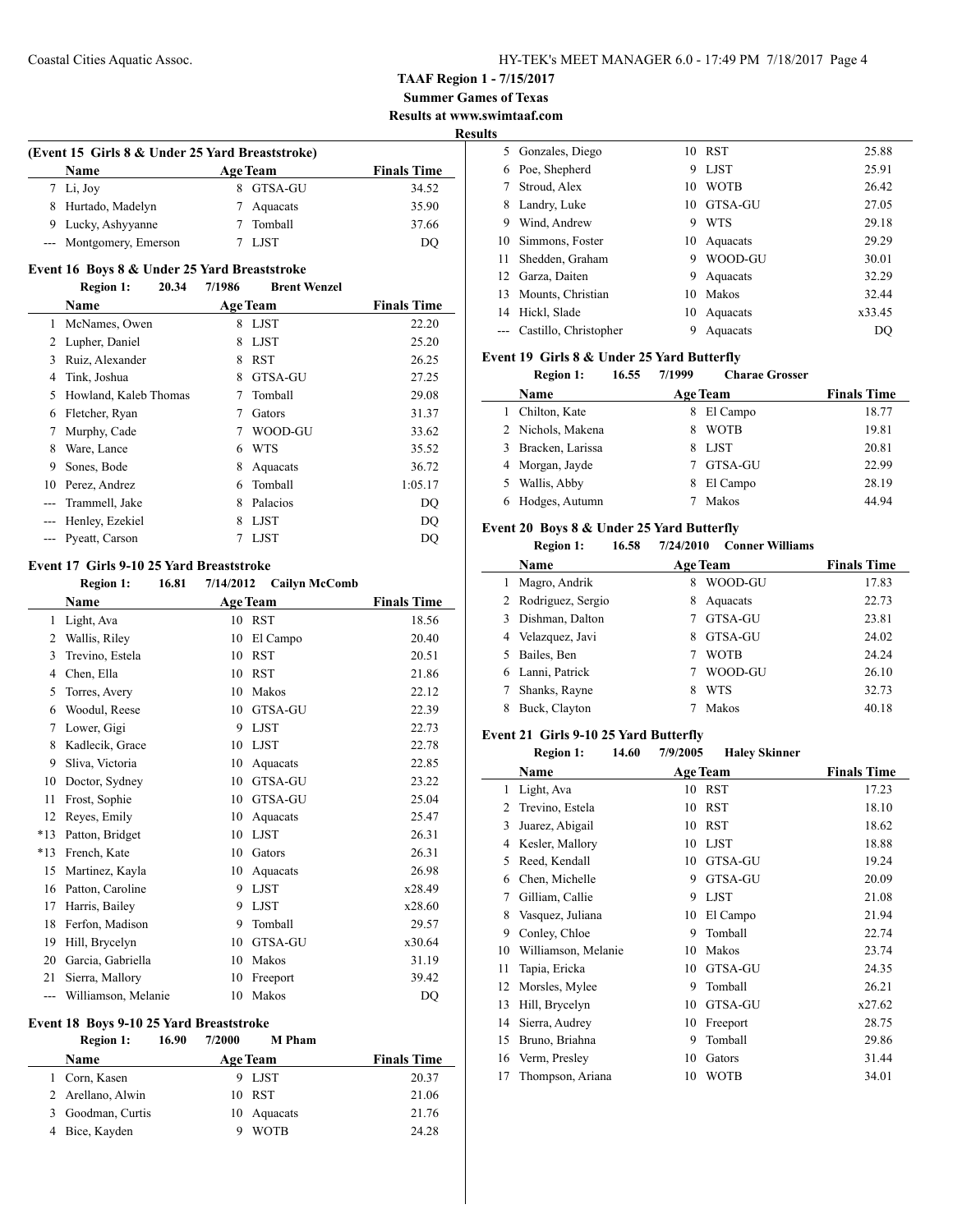**Summer Games of Texas Results at www.swimtaaf.com**

**Results**

|    | <b>Region 1:</b><br>15.00 | 7/14/2012 | <b>Conner Williams</b> |                    |
|----|---------------------------|-----------|------------------------|--------------------|
|    | Name                      |           | <b>Age Team</b>        | <b>Finals Time</b> |
| 1  | Spurlock, Britt           | 10        | <b>RST</b>             | 15.75              |
| 2  | Myers, Mason              | 10        | GTSA-GU                | 16.23              |
| 3  | Miller, Lance             | 10        | <b>RST</b>             | 17.17              |
| 4  | Townsend, Jathen          | 9         | GTSA-GU                | 17.36              |
| 5  | Todd, Reid                | 9         | GTSA-GU                | 17.67              |
| 6  | Calhoun, Jacob            | 9         | Makos                  | 17.91              |
| 7  | Nguyen, Landyn            | 9         | GTSA-GU                | x18.49             |
| 8  | Beal, Kaden               | 10        | El Campo               | 18.98              |
| 9  | Lower, Jack               | 10        | <b>LJST</b>            | 19.33              |
| 10 | Peralta, Jonathan         | 10        | <b>RST</b>             | 19.72              |
| 11 | Taylor, Christon          | 10        | Tomball                | 19.77              |
| 12 | Arellano, Alwin           | 10        | <b>RST</b>             | x19.86             |
| 13 | Owens, Karson             | 9         | <b>LJST</b>            | 20.84              |
| 14 | Kocian, Cameron           | 10        | El Campo               | 21.92              |
| 15 | Bourdonnay, Ethan         | 9         | GTSA-GU                | x22.73             |
| 16 | Boyer, Aden               | 9         | GTSA-GU                | x23.48             |
| 17 | Bentley, Kaleb            | 9         | Makos                  | 24.07              |
| 18 | Abril, Cole               | 9         | WOOD-GU                | 25.26              |
| 19 | Wind, Andrew              | 9         | <b>WTS</b>             | 26.97              |
| 20 | Mounts, Christian         | 10        | Makos                  | 28.47              |
| 21 | Cormier, Tyler            | 10        | GTSA-GU                | x30.18             |

#### **Event 23 Girls 6 & Under 25 Yard Freestyle**

|    | <b>Region 1:</b>    | 18.73 | 7/24/2010 | <b>Isabella Barrientos</b> |                    |
|----|---------------------|-------|-----------|----------------------------|--------------------|
|    | <b>Name</b>         |       |           | <b>Age Team</b>            | <b>Finals Time</b> |
| 1  | Garza, Adalyn       |       | 6         | <b>LJST</b>                | 21.60              |
|    | Hayes, Charli       |       | 6         | <b>RST</b>                 | 22.49              |
| 3  | White, Caylee       |       | 6         | <b>LJST</b>                | 25.03              |
| 4  | Rodriguez, Kailey   |       | 6         | Aquacats                   | 25.51              |
| 5. | Robles, Geddan      |       | 6         | Aquacats                   | 27.46              |
| 6  | Colligan, Annabelle |       | 5.        | <b>RST</b>                 | 27.51              |
| 7  | Ferfon, Aleix       |       | 6         | Tomball                    | 28.22              |
| 8  | Wallace, Avery      |       | 5.        | <b>RST</b>                 | 28.70              |
| 9  | Keeler, Emelyn      |       | 5         | <b>WTS</b>                 | 29.79              |
| 10 | Busby, Mia          |       | 4         | GTSA-GU                    | 29.84              |
| 11 | Todd, Rush          |       | 5.        | GTSA-GU                    | 34.34              |
| 12 | Mellen, Kaidence    |       |           | Gators                     | 38.12              |
|    |                     |       |           |                            |                    |

#### **Event 24 Boys 6 & Under 25 Yard Freestyle Region 1: 17.22 7/14/2012 Luke John**

|    | Region 1:         | 17.44 |    | //14/2012 LUKE JOHNSON |                    |
|----|-------------------|-------|----|------------------------|--------------------|
|    | <b>Name</b>       |       |    | <b>Age Team</b>        | <b>Finals Time</b> |
| 1. | Garcia, Christian |       |    | 6 RST                  | 19.52              |
| 2  | Testar, Max       |       | 6  | WOOD-GU                | 22.99              |
| 3  | Baines, Justin    |       | 6  | WOOD-GU                | 23.02              |
| 4  | Ware, Lance       |       | 6  | <b>WTS</b>             | 23.32              |
| 5  | Chapman, Beau     |       | 6. | WOOD-GU                | 23.69              |
| 6  | Parker, Jiles     |       | 6. | LJST                   | 23.72              |
|    | Poe, Charlie      |       | 6  | <b>LIST</b>            | 23.78              |
| 8  | Lupher, Samuel    |       | 6. | LJST                   | 28.50              |
| 9  | Yarick, Owen      |       | 6. | LJST                   | x29.87             |
| 10 | Lucas, Ross       |       | 5. | WOOD-GU                | x29.97             |
| 11 | Pohler, Jed       |       | 5  | <b>WTS</b>             | 31.93              |
| 12 | Arias, Jonathan   |       | 6  | WOOD-GU                | x31.98             |
|    |                   |       |    |                        |                    |

| w |                      |            |       |
|---|----------------------|------------|-------|
|   | 13 Garcia, Michael   | 6 Makos    | 35.60 |
|   | 14 MacNeil, Cooper   | 5 GTSA-GU  | 39.12 |
|   | 15 Spencer, Alistair | 5 Aquacats | 39.15 |
|   | 16 Gilby, Lucas      | 5 GTSA-GU  | 42.32 |
|   | 17 Perez, Andrez     | 6 Tomball  | 43.05 |

## **Event 25 Girls 8 & Under 25 Yard Freestyle**

|    | <b>Region 1:</b><br>16.52 | 7/19/2014       | <b>Kendall Dean</b> |                    |
|----|---------------------------|-----------------|---------------------|--------------------|
|    | Name                      | <b>Age Team</b> |                     | <b>Finals Time</b> |
| 1  | Howland, Faith            | 8               | Tomball             | 17.49              |
| 2  | Nichols, Makena           | 8               | <b>WOTB</b>         | 17.63              |
| 3  | Hundl, Olivia             | 8               | El Campo            | 17.64              |
| 4  | Kadlecik, Hope            | 8               | <b>LJST</b>         | 17.79              |
| 5  | Fletcher, Stefanija       | 8               | Gators              | 18.61              |
| 6  | Reves, Isabel             | 8               | Seals               | 18.79              |
| 7  | Hailey, Klair             | 8               | El Campo            | 18.85              |
| 8  | Miksch, Abigail           | 8               | <b>WOTB</b>         | 19.34              |
| 9  | Gilby, Emma               | 7               | GTSA-GU             | 19.77              |
| 10 | Teeler, Savannah          | 8               | Aquacats            | 20.69              |
| 11 | Wallis, Abby              | 8               | El Campo            | 21.01              |
| 12 | Boettcher, Kyleigh        | 8               | <b>RST</b>          | 21.76              |
| 13 | Robles, Aubrey            | 8               | Aquacats            | 22.06              |
| 14 | MacNeil, Alexandria       | 7               | GTSA-GU             | 22.41              |
| 15 | Chapman, Carly            | 8               | Palacios            | 22.89              |
| 16 | Srubar, Kaylee            | 8               | <b>WOTB</b>         | 23.61              |
| 17 | Flores, Adria             | 7               | Palacios            | 24.22              |
| 18 | Phillips, Samantha        | 7               | GTSA-GU             | 25.67              |
| 19 | Montgomery, Emerson       | 7               | <b>LJST</b>         | 26.17              |
| 20 | Li, Joy                   | 8               | GTSA-GU             | x26.38             |
| 21 | Bower, Bailey             | 7               | <b>WOTB</b>         | x26.99             |
| 22 | Lillie, Zoey              | 8               | Makos               | 29.68              |
| 23 | Farquhar, Julia           | 7               | El Campo            | x30.32             |
| 24 | Gilliam, Nicole           | 7               | <b>LJST</b>         | 30.94              |
| 25 | Lucky, Ashyyanne          | 7               | Tomball             | 35.73              |

## **Event 26 Boys 8 & Under 25 Yard Freestyle**

 $\overline{\phantom{a}}$ 

|    | <b>Region 1:</b><br>14.81 | 7/18/2015 | <b>Oliver Spencer</b> |                    |
|----|---------------------------|-----------|-----------------------|--------------------|
|    | Name                      |           | <b>Age Team</b>       | <b>Finals Time</b> |
| 1  | Magro, Andrik             | 8         | WOOD-GU               | 15.16              |
| 2  | Spencer, Keegan           | 8         | Aquacats              | 16.32              |
| 3  | Ruiz, Alexander           | 8         | <b>RST</b>            | 18.27              |
| 4  | Respondek, Gus            | 7         | El Campo              | 19.43              |
| 5  | Hayes, Chase              | 8         | <b>RST</b>            | 19.58              |
| 6  | Tomlinson, Aiden          | 7         | <b>LJST</b>           | 19.77              |
| 7  | White, Cole               | 7         | <b>LJST</b>           | 20.02              |
| 8  | Beal, Konnor              | 7         | El Campo              | 20.25              |
| 9  | Velazquez, Javi           | 8         | GTSA-GU               | 20.69              |
| 10 | Gonzales, Dylan           | 8         | <b>RST</b>            | 21.62              |
| 11 | Ware, Ross                | 8         | <b>WTS</b>            | 22.03              |
| 12 | Slay, Baylor              | 7         | <b>RST</b>            | x22.12             |
| 13 | Bailes, Ben               | 7         | <b>WOTB</b>           | 23.00              |
| 14 | Howland, Kaleb Thomas     | 7         | Tomball               | 23.40              |
| 15 | Poulard, Cole             | 8         | GTSA-GU               | 23.77              |
| 16 | Keller, Kaiden            | 8         | Makos                 | 23.81              |
| 17 | Colligan, Gage            | 7         | <b>RST</b>            | x23.92             |
| 18 | Fletcher, Ryan            | 7         | Gators                | 24.84              |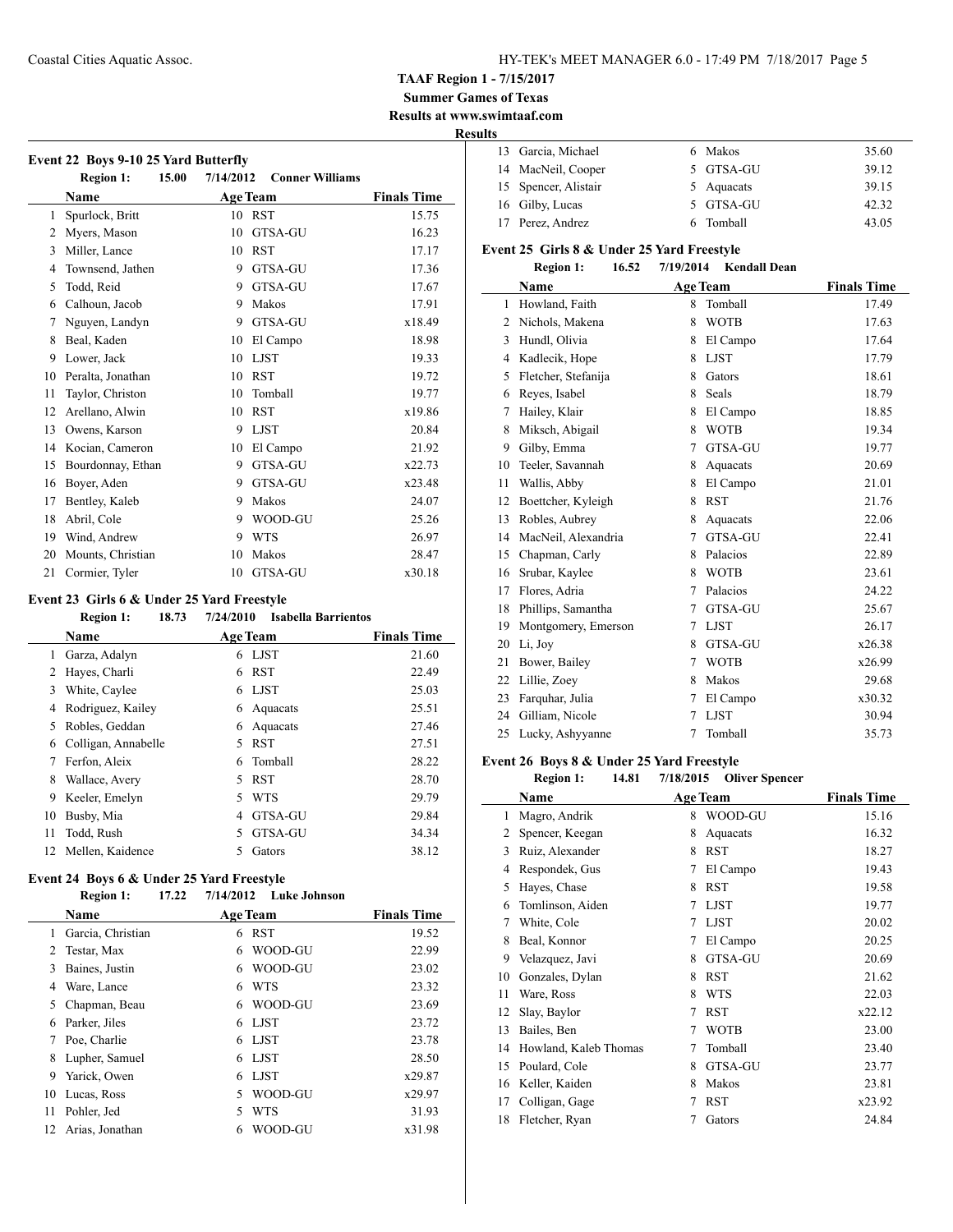**Summer Games of Texas Results at www.swimtaaf.com**

**Results**

|    |                                             |        |                 | Res                |
|----|---------------------------------------------|--------|-----------------|--------------------|
|    | (Event 26 Boys 8 & Under 25 Yard Freestyle) |        |                 |                    |
|    | Name                                        |        | <b>Age Team</b> | <b>Finals Time</b> |
| 19 | Harris, Duncan                              |        | 8 El Campo      | 24.86              |
| 20 | Jimenez, Joseph                             | 8      | Palacios        | 25.28              |
| 21 | Lanni, Patrick                              |        | 7 WOOD-GU       | 26.58              |
| 22 | Sones, Bode                                 |        | 8 Aquacats      | 26.88              |
| 23 | Steelman, Zachary                           |        | 7 LJST          | 26.91              |
|    | 24 Carlisle, Cameron                        |        | 8 Freeport      | 29.65              |
| 25 | Trammell, Jake                              |        | 8 Palacios      | 33.32              |
| 26 | Buck, Logan                                 | $\tau$ | Makos           | 33.95              |
| 27 | Howland, Luke                               | 5      | Tomball         | 52.43              |
|    | Event 27 Girls 9-10 25 Yard Freestyle       |        |                 |                    |
|    | <b>Region 1:</b><br>13.46                   | 7/1999 | Lisa Paul       |                    |
|    | Name                                        |        | <b>Age Team</b> | <b>Finals Time</b> |
| 1  | Moya, Megan                                 | 10     | Aquacats        | 15.02              |
| 2  | Reed, Kendall                               |        | 10 GTSA-GU      | 15.66              |
| 3  | Wallis, Riley                               |        | 10 El Campo     | 16.89              |
| 4  | Ashworth, Madilyn                           |        | 9 Aquacats      | 17.00              |
| 5  | Johnson, Kendal                             |        | 9 Makos         | 17.46              |
| 6  | Doctor, Sydney                              |        | 10 GTSA-GU      | 17.64              |
| 7  | Lower, Gigi                                 |        | 9 LJST          | 17.90              |
| 8  | Castillo, Rachel                            |        | 9 Aquacats      | 17.91              |
| 9  | Hill, Abigail                               |        | 10 El Campo     | 18.19              |
| 10 | Woodul, Reese                               |        | 10 GTSA-GU      | 18.28              |
| 11 | Arias, Olivia                               |        | 9 WOOD-GU       | 19.21              |
| 12 | Reuschle, Anna                              |        | 10 LJST         | 19.35              |
| 13 | Tapia, Ericka                               |        | 10 GTSA-GU      | x19.62             |
| 14 | Allen, Emily                                |        | 10 WOTB         | 19.97              |
| 15 | Lee, Paislei                                |        | 10 Aquacats     | x19.98             |
| 16 | Conley, Chloe                               |        | 9 Tomball       | 20.20              |
| 17 | French, Kate                                |        | 10 Gators       | 20.24              |
| 18 | Chen, Ella                                  |        | 10 RST          | 20.26              |
| 19 | Myers, Kelsie                               |        | 10 Freeport     | 20.74              |
| 20 | Patton, Bridget                             |        | 10 LJST         | 20.82              |
| 21 | Harris, Bailey                              | 9      | LJST            | x20.87             |
| 22 | Debbs, Bailee                               | 9      | <b>RST</b>      | 21.54              |
| 23 | Pena, Rebecca                               | 10     | <b>LJST</b>     | x21.77             |
| 24 | Torres, Avery                               |        | 10 Makos        | 21.81              |
| 25 | Morsles, Mylee                              | 9      | Tomball         | 21.85              |
| 26 | Martinez, Kayla                             | 10     | Aquacats        | x21.94             |
| 27 | Williamson, Melanie                         | 10     | Makos           | 22.06              |
| 28 | Sierra, Audrey                              | 10     | Freeport        | 22.33              |
| 29 | Verm, Presley                               | 10     | Gators          | 23.39              |
| 30 | Hill, Brycelyn                              | 10     | GTSA-GU         | x24.46             |
| 31 | Bruno, Briahna                              | 9      | Tomball         | 24.67              |
| 32 | Ferfon, Madison                             | 9      | Tomball         | x26.68             |
| 33 | Patton, Caroline                            | 9      | LJST            | x29.09             |
|    |                                             |        |                 |                    |

#### **Event 28 Boys 9-10 25 Yard Freestyle**

| <b>Region 1:</b>  | 13.49 |                 | $7/14/2012$ Collin Fuchs |                    |
|-------------------|-------|-----------------|--------------------------|--------------------|
| Name              |       | <b>Age Team</b> |                          | <b>Finals Time</b> |
| 1 Spencer, Oliver |       |                 | 10 Aquacats              | 13.44              |
| 2 Miller, Lance   |       |                 | 10 RST                   | 15.59              |
| 3 Nguyen, Landyn  |       |                 | GTSA-GU                  | 15.97              |
| 4 Calhoun, Jacob  |       |                 | Makos                    | 16.33              |

| 5     | Peralta, Jonathan     | 10 | <b>RST</b>     | 16.53  |
|-------|-----------------------|----|----------------|--------|
|       | 6 Lower, Jack         | 10 | <b>LJST</b>    | 16.81  |
| 7     | Breazeale, Luke       | 9  | <b>WOTB</b>    | 16.89  |
| 8     | Taylor, Christon      | 10 | Tomball        | 17.42  |
| 9     | Trammell, James       | 10 | Palacios       | 17.50  |
| 10    | Abril, Cole           | 9  | WOOD-GU        | 17.52  |
| 11    | Boyer, Aden           | 9  | <b>GTSA-GU</b> | 18.11  |
| 12    | Ratcliff, Joaquin     | 9  | El Campo       | 18.28  |
| 13    | Pyeatt, Collin        | 10 | <b>LJST</b>    | 18.42  |
| 14    | Farquhar, Tyson       | 10 | El Campo       | 19.04  |
| 15    | Mounts, Christian     | 10 | Makos          | 19.11  |
| 16    | Segovia, Lewis        | 10 | <b>WOTB</b>    | 19.39  |
| 17    | Hickl, Slade          | 10 | Aquacats       | 19.58  |
| 18    | Bice, Kayden          | 9  | <b>WOTB</b>    | 19.65  |
| 19    | Carlisle, Caden       | 10 | Freeport       | 19.76  |
| 20    | Leal, Landen          | 10 | <b>WOTB</b>    | x19.83 |
| 21    | Landry, Luke          | 10 | GTSA-GU        | 19.93  |
| 22    | Poe, Shepherd         | 9  | <b>LJST</b>    | 19.97  |
| 23    | Shedden, Graham       | 9  | WOOD-GU        | 20.04  |
| 24    | Sones, Paul Ryan      | 9  | Aquacats       | 20.10  |
| 25    | Bourdonnay, Ethan     | 9  | GTSA-GU        | x20.38 |
| 26    | Stroud, Alex          | 10 | <b>WOTB</b>    | x20.48 |
| 27    | Simmons, Foster       | 10 | Aquacats       | x21.19 |
| 28    | Gonzales, Diego       | 10 | <b>RST</b>     | 21.41  |
| 29    | Spaw, Liam            | 10 | Makos          | 21.70  |
| 30    | Morris, Dawson        | 9  | GTSA-GU        | x22.05 |
| 31    | Sanchez, Brandon      | 9  | GTSA-GU        | x22.43 |
| $*32$ | Odom, Blaine          | 9  | <b>LJST</b>    | x22.53 |
| $*32$ | Fontenot, Kevin       | 10 | GTSA-GU        | x22.53 |
| 34    | Hayes, Christian      | 10 | <b>RST</b>     | x22.79 |
| 35    | Srubar, Cole          | 10 | El Campo       | 23.14  |
| 36    | Castillo, Christopher | 9  | Aquacats       | x23.22 |
| 37    | Wilbanks, Peyton      | 9  | <b>LJST</b>    | x24.51 |
| 38    | Bentley, Kaleb        | 9  | Makos          | x25.46 |

#### **Event 29 Girls 8 & Under 100 Yard IM**

#### **Region 1: 1:31.54 7/1986 B. Haschke**

|   | <b>Name</b>         |         |   | <b>Age Team</b> | <b>Finals Time</b> |
|---|---------------------|---------|---|-----------------|--------------------|
| 1 | Howland, Faith      |         | 8 | Tomball         | 1:35.81            |
|   | 47.02               | 48.79   |   |                 |                    |
|   | 2 Chilton, Kate     |         | 8 | El Campo        | 1:42.24            |
|   | 47.34               | 54.90   |   |                 |                    |
|   | 3 Corn, Kesleigh    |         | 8 | <b>LIST</b>     | 1:50.89            |
| 4 | Morgan, Jayde       |         | 7 | GTSA-GU         | 1:56.25            |
|   | 51.59               | 1:04.66 |   |                 |                    |
| 5 | MacNeil, Alexandria |         | 7 | GTSA-GU         | 2:14.62            |
|   | 1:09.04             | 1:05.58 |   |                 |                    |
|   | --- Reves, Isabel   |         | 8 | Seals           | DQ                 |
|   | --- Fort, Jaycie    |         | 8 | <b>LIST</b>     | DO                 |

## **Event 30 Boys 8 & Under 100 Yard IM**

 $\overline{\phantom{a}}$ 

**Region 1: 1:28.75 7/10/2004 Corey Duke**

| <b>Name</b>     | <b>Age Team</b> | <b>Finals Time</b> |
|-----------------|-----------------|--------------------|
| 1 McNames, Owen | 8 LJST          | 1:42.86            |
| 50.22           | 52.64           |                    |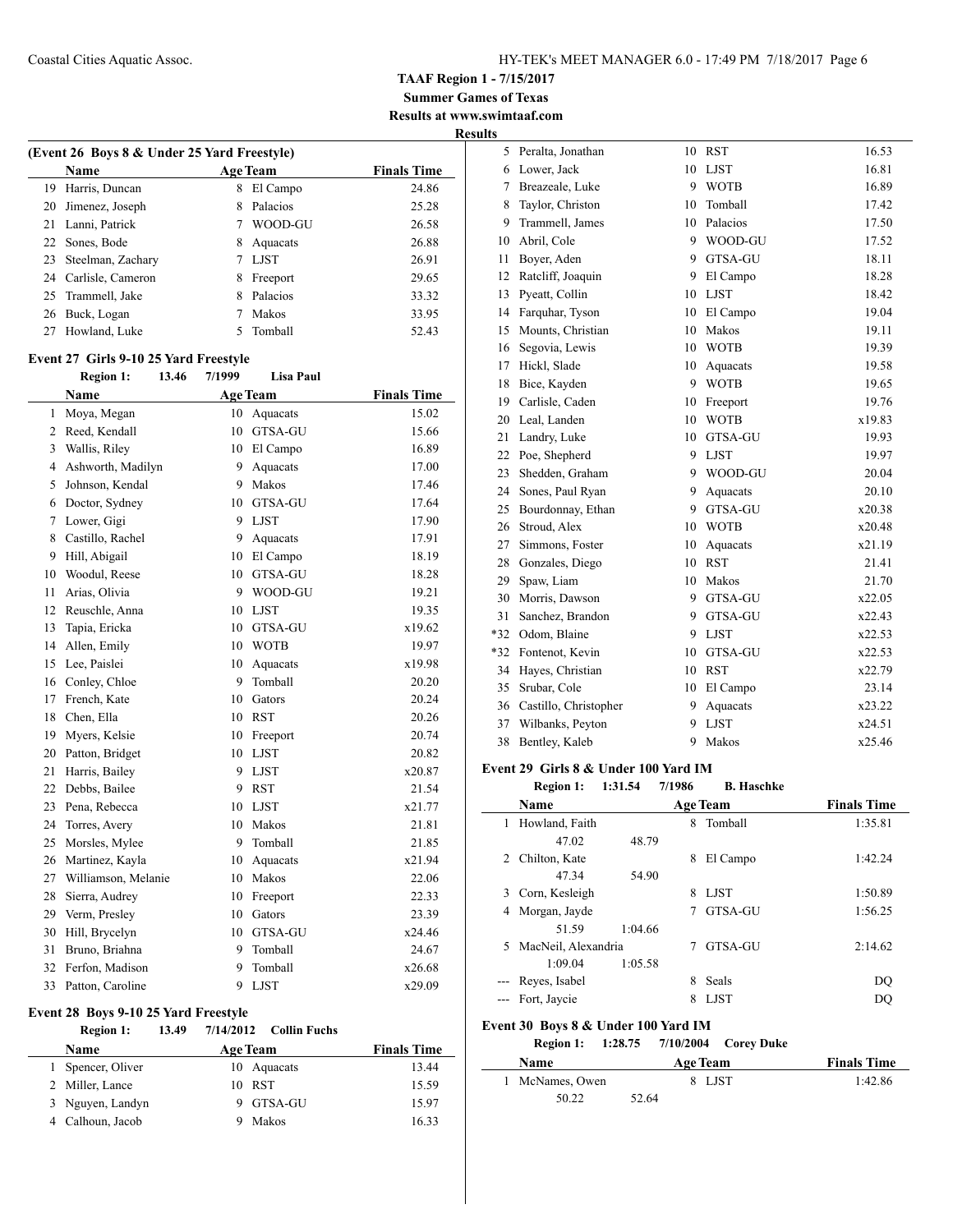**Summer Games of Texas**

**Results at www.swimtaaf.com**

#### **Results**

|   | <b>Name</b>                                               | (Event 30 Boys 8 & Under 100 Yard IM) |           | <b>Age Team</b>           | <b>Finals Time</b>            |
|---|-----------------------------------------------------------|---------------------------------------|-----------|---------------------------|-------------------------------|
|   | 2 Shanks, Rayne                                           |                                       |           | 8 WTS                     | 2:23.96                       |
|   | 1:09.80                                                   | 1:14.16                               |           |                           |                               |
|   | Event 31 Girls 9-10 100 Yard IM                           |                                       |           |                           |                               |
|   | <b>Region 1:</b>                                          | 1:14.52                               | 7/24/2010 | <b>Hope Williams</b>      |                               |
|   | Name                                                      |                                       |           | <b>Age Team</b>           | <b>Finals Time</b>            |
|   | 1 Ryman, Nicole                                           |                                       |           | 10 Aquacats               | 1:25.49                       |
|   | 38.96                                                     | 46.53                                 |           |                           |                               |
| 2 | Light, Ava                                                |                                       |           | 10 RST                    | 1:27.29                       |
|   | 41.96                                                     | 45.33                                 |           |                           |                               |
| 3 | Reed, Kendall                                             |                                       |           | 10 GTSA-GU                | 1:34.17                       |
|   | 42.76                                                     | 51.41                                 |           |                           |                               |
| 4 | Hundl, Adeline                                            |                                       |           | 10 El Campo               | 1:35.39                       |
|   | 45.78                                                     | 49.61                                 |           |                           |                               |
| 5 | Juarez, Abigail                                           |                                       |           | 10 RST                    | 1:40.69                       |
|   | 46.42                                                     | 54.27                                 |           |                           |                               |
|   | 6 Kadlecik, Grace                                         |                                       |           | 10 LJST                   | 1:40.85                       |
|   | 46.59                                                     | 54.26                                 |           |                           |                               |
| 7 | Frost, Sophie                                             |                                       |           | 10 GTSA-GU                | 1:49.84                       |
|   | 55.73                                                     | 54.11                                 |           |                           |                               |
| 8 | Woodul, Reese                                             |                                       |           | 10 GTSA-GU                | 1:50.22                       |
| 9 | Phillips, Kendall                                         |                                       |           | 9 GTSA-GU                 | x1:51.59                      |
|   | 52.06                                                     | 59.53                                 |           |                           |                               |
|   |                                                           |                                       |           |                           |                               |
|   |                                                           |                                       |           |                           |                               |
|   | <b>Event 32 Boys 9-10 100 Yard IM</b><br><b>Region 1:</b> | 1:18.39                               |           | <b>Thomas Reinholt</b>    |                               |
|   |                                                           |                                       | 7/13/2013 |                           |                               |
|   | Name                                                      |                                       |           | <b>Age Team</b><br>9 LJST | 1:25.68                       |
|   | 1 Corn, Kasen<br>39.69                                    | 45.99                                 |           |                           |                               |
| 2 |                                                           |                                       |           | 9 GTSA-GU                 | 1:36.39                       |
|   | Todd, Reid<br>41.75                                       | 54.64                                 |           |                           |                               |
| 3 | Lower, Jack                                               |                                       |           | 10 LJST                   | <b>Finals Time</b><br>1:42.64 |
|   | 47.31                                                     | 55.33                                 |           |                           |                               |
|   | 4 Boyer, Aden                                             |                                       |           | 9 GTSA-GU                 | 1:54.33                       |
|   |                                                           |                                       |           |                           |                               |
|   | Event 34 Boys 6 & Under 100 Yard Freestyle Relay          |                                       |           |                           |                               |
|   | <b>Region 1:</b>                                          | 1:34.83                               | 7/13/2013 | <b>Golden Triangle</b>    |                               |
|   | L Danner, J Townsend, T Merrill, A Neireiter              |                                       |           |                           |                               |
|   | <b>Team</b>                                               |                                       |           | <b>Relay</b>              |                               |
| 1 | WOOD-GU                                                   |                                       |           | A                         | 1:45.66                       |
|   | 1) Testar, Max 6                                          |                                       |           | 2) Lucas, Ross 5          |                               |
|   | 3) Baines, Justin 6                                       |                                       |           | 4) Chapman, Beau 6        | <b>Finals Time</b>            |
|   | 1:07.00                                                   | 38.66                                 |           |                           |                               |
|   | Event 35 Girls 8 & Under 100 Yard Freestyle Relay         |                                       |           |                           |                               |
|   | <b>Region 1:</b>                                          | 1:12.73                               | 7/19/2014 | <b>R&amp;R</b> Aquatics   |                               |
|   | T Gage, K Wheeless, A Light, J Leach                      |                                       |           |                           |                               |
|   | Team                                                      |                                       |           | Relay                     |                               |
| 1 | <b>LJST</b>                                               |                                       |           | A                         | 1:15.30                       |
|   | 1) Fort, Jaycie 8                                         |                                       |           | 2) Corn, Kesleigh 8       | <b>Finals Time</b>            |

| 2 | El Campo              |       | A                   | 1:17.79 |
|---|-----------------------|-------|---------------------|---------|
|   | 1) Kallus, Gianna 8   |       | 2) Hailey, Klair 8  |         |
|   | 3) Hundl, Olivia 8    |       | 4) Bures, Hallie 8  |         |
|   | 39.90                 | 37.89 |                     |         |
| 3 | Aquacats              |       | A                   | 1:33.51 |
|   | 1) Teeler, Savannah 8 |       | 2) Robles, Geddan 6 |         |
|   | 3) Hurtado, Madelyn 7 |       | 4) Robles, Aubrey 8 |         |
|   | 50.03                 | 43.48 |                     |         |
| 4 | <b>LIST</b>           |       | B                   | 1:34.62 |
|   | 1) James, Rylee 7     |       | 2) White, Caylee 6  |         |
|   | 3) Garza, Adalyn 6    |       | 4) Garza, Autumn 8  |         |
|   | 52.64                 | 41.98 |                     |         |

## **Event 36 Boys 8 & Under 100 Yard Freestyle Relay**

**Region 1: 1:10.45 7/18/2015 R&R Aquatics**

## **G Masters, S Gage, P Dagley, B Spurlock**

| <b>Team</b>            | Relav                 | <b>Finals Time</b> |
|------------------------|-----------------------|--------------------|
| <b>LIST</b>            | А                     | 1:17.08            |
| 1) Lupher, Daniel 8    | 2) Tomlinson, Aiden 7 |                    |
| 3) White, Cole 7       | 4) McNames, Owen 8    |                    |
| 43 16                  | 33.92                 |                    |
| 2 El Campo             | A                     | 1:24.16            |
| 1) Respondek, Gus 7    | 2) Vasquez, Evan 8    |                    |
| 3) Beal, Konnor 7      | 4) Harris, Duncan 8   |                    |
| 37 74                  | 46.42                 |                    |
| 3 LJST                 | B                     | 1:53.06            |
| 1) Pyeatt, Carson 7    | 2) Poe, Charlie 6     |                    |
| 3) Steelman, Zachary 7 | 4) Parker, Kersh 8    |                    |
| 1:05.12                | 47.94                 |                    |

#### **Event 37 Girls 9-10 100 Yard Freestyle Relay**

#### **Region 1: 58.94 7/1999 Lake Jackson**

| <b>Team</b>            |       | Relay                 | <b>Finals Time</b> |
|------------------------|-------|-----------------------|--------------------|
| Aquacats               |       | А                     | 1:06.82            |
| 1) Ryman, Nicole 10    |       | 2) Barnes, Jordin 9   |                    |
| 3) Ashworth, Madilyn 9 |       | 4) Moya, Megan 10     |                    |
| 43.24                  | 23.58 |                       |                    |
| Aquacats               |       | в                     | 1:09.71            |
| 1) Sliva, Victoria 10  |       | 2) Holden, Jayleen 9  |                    |
| 3) Castillo, Rachel 9  |       | 4) Gibbens, Iralynn 9 |                    |
| 35.80                  | 33.91 |                       |                    |

## **Event 38 Boys 9-10 100 Yard Freestyle Relay**

|   | <b>Region 1:</b>       | 58.17 | 7/1997 | Wharton               |                    |
|---|------------------------|-------|--------|-----------------------|--------------------|
|   | <b>Team</b>            |       |        | Relay                 | <b>Finals Time</b> |
| 1 | <b>RST</b>             |       |        | A                     | 1:01.38            |
|   | 1) Spurlock, Britt 10  |       |        | 2) Esparza, Ethan 10  |                    |
|   | 3) Miller, Lance 10    |       |        | 4) Masters, George 10 |                    |
|   | 31.23                  | 30.15 |        |                       |                    |
| 2 | Aquacats               |       |        | A                     | 1:08.23            |
|   | 1) Goodman, Curtis 10  |       |        | 2) Sones, Paul Ryan 9 |                    |
|   | 3) Simmons, Foster 10  |       |        | 4) Spencer, Oliver 10 |                    |
|   | 37.82                  | 30.41 |        |                       |                    |
| 3 | El Campo               |       |        | A                     | 1:10.31            |
|   | 1) Beal, Kaden 10      |       |        | 2) Kocian, Cameron 10 |                    |
|   | 3) Ratcliff, Joaquin 9 |       |        | 4) Farquhar, Tyson 10 |                    |
|   | 34.10                  | 36.21 |        |                       |                    |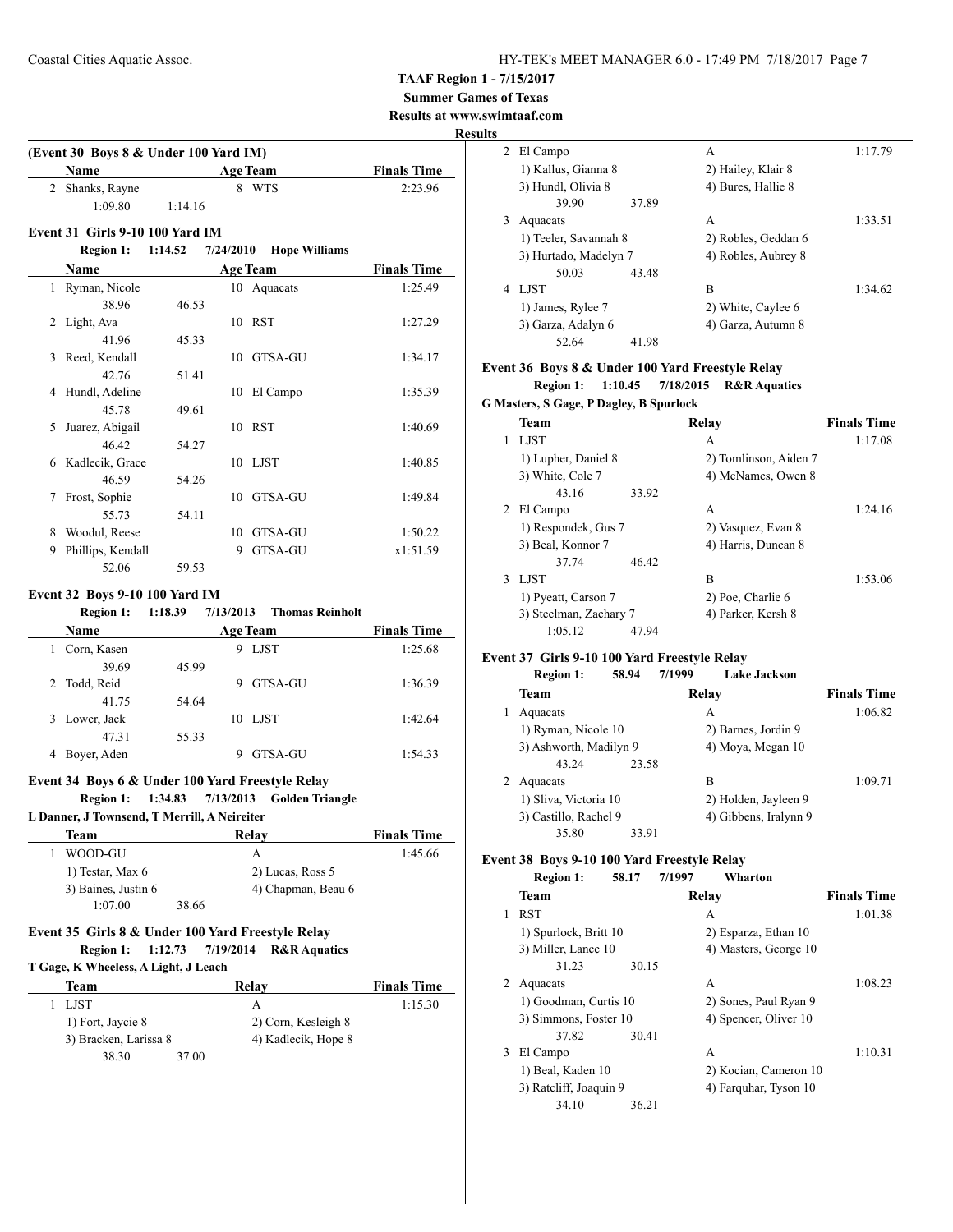**Summer Games of Texas**

**Results at www.swimtaaf.com**

#### **Results**

| (Event 38 Boys 9-10 100 Yard Freestyle Relay) |                    |                    |  |  |  |
|-----------------------------------------------|--------------------|--------------------|--|--|--|
| Team                                          | Relay              | <b>Finals Time</b> |  |  |  |
| 4 LJST                                        | А                  | 1:12.05            |  |  |  |
| 1) Pyeatt, Collin 10                          | 2) Poe, Shepherd 9 |                    |  |  |  |
| 3) Owens, Karson 9                            | 4) Corn, Kasen 9   |                    |  |  |  |
| 38.51                                         | 33.54              |                    |  |  |  |

#### **Event 39 Girls 11-12 200 Yard Medley Relay Region 1: 2:11.99 7/13/2013 El Campo Red Wave**

## **C Jansky, C McComb, C Thrash, E Wilson**

|   | <b>Team</b>            |       | Relay                    |       | <b>Finals Time</b> |
|---|------------------------|-------|--------------------------|-------|--------------------|
| 1 | <b>RST</b>             |       | A                        |       | 2:24.18            |
|   | 1) Jones, Grace 12     |       | 2) Wu, Nicole 12         |       |                    |
|   | 3) Rincones, Leah 12   |       | 4) Masters, Ann Marie 11 |       |                    |
|   | 34.18                  | 40.61 | 38.98                    | 30.41 |                    |
|   | 2 LJST                 |       | A                        |       | 2:37.47            |
|   | 1) Steelman, Meghan 11 |       | 2) Agan, Emily 12        |       |                    |
|   | 3) Gambrel, Sarah 11   |       | 4) Brown, Emily 11       |       |                    |
|   | 45.59                  | 41.62 | 37.48                    | 32.78 |                    |
| 3 | Aquacats               |       | A                        |       | 2:47.70            |
|   | 1) Gibbens, Alexis 11  |       | 2) Ashworth, Morgan 11   |       |                    |
|   | 3) Khondker, Suhana 11 |       | 4) Frick, Lucille 11     |       |                    |
|   | 39.49                  | 46.10 | 46.17                    | 35.94 |                    |
|   |                        |       |                          |       |                    |

#### **Event 40 Boys 11-12 200 Yard Medley Relay**

**Region 1: 1:55.02 7/12/2008 R&R Aquatics**

**R Kempisty, S Mangel, C Garza, M Burditt**

| Team                   |       | Relay | <b>Finals Time</b>     |  |
|------------------------|-------|-------|------------------------|--|
| <b>RST</b>             |       | A     | 2:29.23                |  |
| 1) Sugawara, Ian 11    |       |       | 2) Sugawara, Connor 11 |  |
| 3) Goodrich, Dustin 12 |       |       | 4) Vannerson, Reese 12 |  |
| 39.35                  | 48.09 | 32.44 | 29.35                  |  |
| Aquacats               |       | A     | 2:34.93                |  |
| 1) Oros, Blake 12      |       |       | 2) Brooks, Mathew 12   |  |
| 3) Vargas, Michael 12  |       |       | 4) Rodriguez, Felix 12 |  |
| 43.05                  | 43.82 | 34.25 | 33.81                  |  |

#### **Event 41 Girls 13-14 200 Yard Medley Relay**

## **Region 1: 1:59.53 7/20/2014 El Campo**

**K Espinoza, H Williams, I Willis, E Wilson**

| <b>Team</b> |                        |       | Relay |                        | <b>Finals Time</b> |
|-------------|------------------------|-------|-------|------------------------|--------------------|
| <b>RST</b>  |                        |       | A     |                        | 2:10.11            |
|             | 1) Malone, Bailey 13   |       |       | 2) Chancoco, Deanna 13 |                    |
|             | 3) May, Kenedy 14      |       |       | 4) Gigar, Valerie 14   |                    |
|             | 36.78                  | 36.88 | 30.15 | 26.30                  |                    |
| 2 El Campo  |                        |       | A     |                        | 2:17.86            |
|             | 1) Beal, Kendall 13    |       |       | 2) Hailey, Kyana 14    |                    |
|             | 3) Respondek, Riley 14 |       |       | 4) Evans, Grace 14     |                    |
|             | 32.97                  | 37.34 | 34.19 | 33.36                  |                    |

#### **Event 42 Boys 13-14 200 Yard Medley Relay**

#### **Region 1: 1:51.28 7/20/2014 Lake Jackson Swim Team N Harpham, C Yates, K Johnson, J Kuettel**

| Team                    |       | Relav                   | <b>Finals Time</b> |
|-------------------------|-------|-------------------------|--------------------|
| 1 LJST                  |       | А                       | 1:58.34            |
| 1) Gasiorowski, Ryan 14 |       | 2) deValcourt, Myles 14 |                    |
| 3) Cobb, Noah 14        |       | 4) Trihus, Micah 13     |                    |
| 29.11                   | 31 31 | 30.36                   | 27.56              |

| 2 Aquacats           |                      | А                    |                     | 2:26.18 |
|----------------------|----------------------|----------------------|---------------------|---------|
| 1) Wright, Jordan 13 |                      | 2) Perales, Tyler 13 |                     |         |
|                      | 3) Mackebon, Will 14 |                      | 4) Ryman, Tanner 13 |         |
| 39.40                | 41.56                | 26.98                | 38.24               |         |

#### **Event 43 Women 15-17 200 Yard Medley Relay**

## **Region 1: 1:56.77 7/10/2004 Richmond/Rosenberg Team**

## **C PHILLIPS, J ROTH, H D'Antoni, J Louvier**

| Team                   |       | Relay                     |       | <b>Finals Time</b> |
|------------------------|-------|---------------------------|-------|--------------------|
| <b>RST</b>             |       | A                         |       | 2:08.38            |
| 1) Jamie, Summer 16    |       | 2) Myers, Kellee 15       |       |                    |
| 3) Chancoco, Gemini 17 |       | 4) Gage, Sarita 15        |       |                    |
| 36.64                  | 34.73 | 30.17                     | 26.84 |                    |
| Aquacats               |       | A                         |       | 2:14.19            |
| 1) Sliva, Hannah 16    |       | 2) Attaway, Sarah 17      |       |                    |
| 3) Vargas, Faith 16    |       | 4) Baldridge, Annalise 16 |       |                    |
| 35.46                  | 36.30 | 31.69                     | 30.74 |                    |

#### **Event 44 Men 15-17 200 Yard Medley Relay**

**Region 1: 1:42.32 7/16/2011 Golden Triangle**

#### **P Qin, M Stockmann, D White, C Stockmann**

| Team                      |       | Relay                   |       | <b>Finals Time</b> |
|---------------------------|-------|-------------------------|-------|--------------------|
| GTSA-GU                   |       | A                       |       | 1:43.42            |
| 1) Ross, Gavin 17         |       | 2) Tullos, Paul 15      |       |                    |
| 3) Contreras, Salvador 17 |       | 4) Fletcher, Vincent 16 |       |                    |
| 28.12                     | 27.84 | 25.32                   | 22.14 |                    |
| 2 LJST                    |       | A                       |       | 1:50.63            |
| 1) Novak, Dalton 16       |       | 2) Fattig, Brendan 17   |       |                    |
| 3) Logan, Landon 15       |       | 4) Steelman, Josh 15    |       |                    |
| 30.69                     | 28.52 | 26.45                   | 24.97 |                    |

#### **Event 45 Girls 11-12 100 Yard Freestyle**

#### **Region 1: 58.67 7/1996 Jessica Lovorn**

|              | Name               |       |    | <b>Age Team</b> | <b>Finals Time</b> |
|--------------|--------------------|-------|----|-----------------|--------------------|
| $\mathbf{1}$ | Dean, Kendall      |       |    | 11 UNAT         | 1:05.09            |
|              | 30.68              | 34.41 |    |                 |                    |
| 2            | Rincones, Leah     |       |    | 12 RST          | 1:07.37            |
|              | 32.79              | 34.58 |    |                 |                    |
| 3            | Evans, Rachel      |       |    | 12 El Campo     | 1:07.71            |
|              | 31.70              | 36.01 |    |                 |                    |
| 4            | Dean, Mylee        |       | 11 | <b>UNAT</b>     | 1:08.22            |
|              | 31.98              | 36.24 |    |                 |                    |
| $*5$         | Edwards, Jordynn   |       |    | 12 GTSA-GU      | 1:11.43            |
|              | 32.24              | 39.19 |    |                 |                    |
| $*5$         | Uribe, Isabella    |       |    | 12 GTSA-GU      | 1:11.43            |
|              | 35.47              | 35.96 |    |                 |                    |
| 7            | Evans, Margaret    |       |    | 12 El Campo     | 1:11.94            |
|              | 32.49              | 39.45 |    |                 |                    |
| 8            | Masters, Ann Marie |       |    | 11 RST          | 1:12.12            |
|              | 34.84              | 37.28 |    |                 |                    |
| 9            | Gibbens, Alexis    |       | 11 | Aquacats        | 1:13.53            |
|              | 35.47              | 38.06 |    |                 |                    |
| 10           | Wu, Nicole         |       |    | 12 RST          | 1:14.37            |
|              | 34.38              | 39.99 |    |                 |                    |
| 11           | Brown, Emily       |       | 11 | <b>LJST</b>     | 1:14.44            |
| 12           | Deleon, Lyanna     |       |    | 12 RST          | x1:17.03           |
|              | 36.08              | 40.95 |    |                 |                    |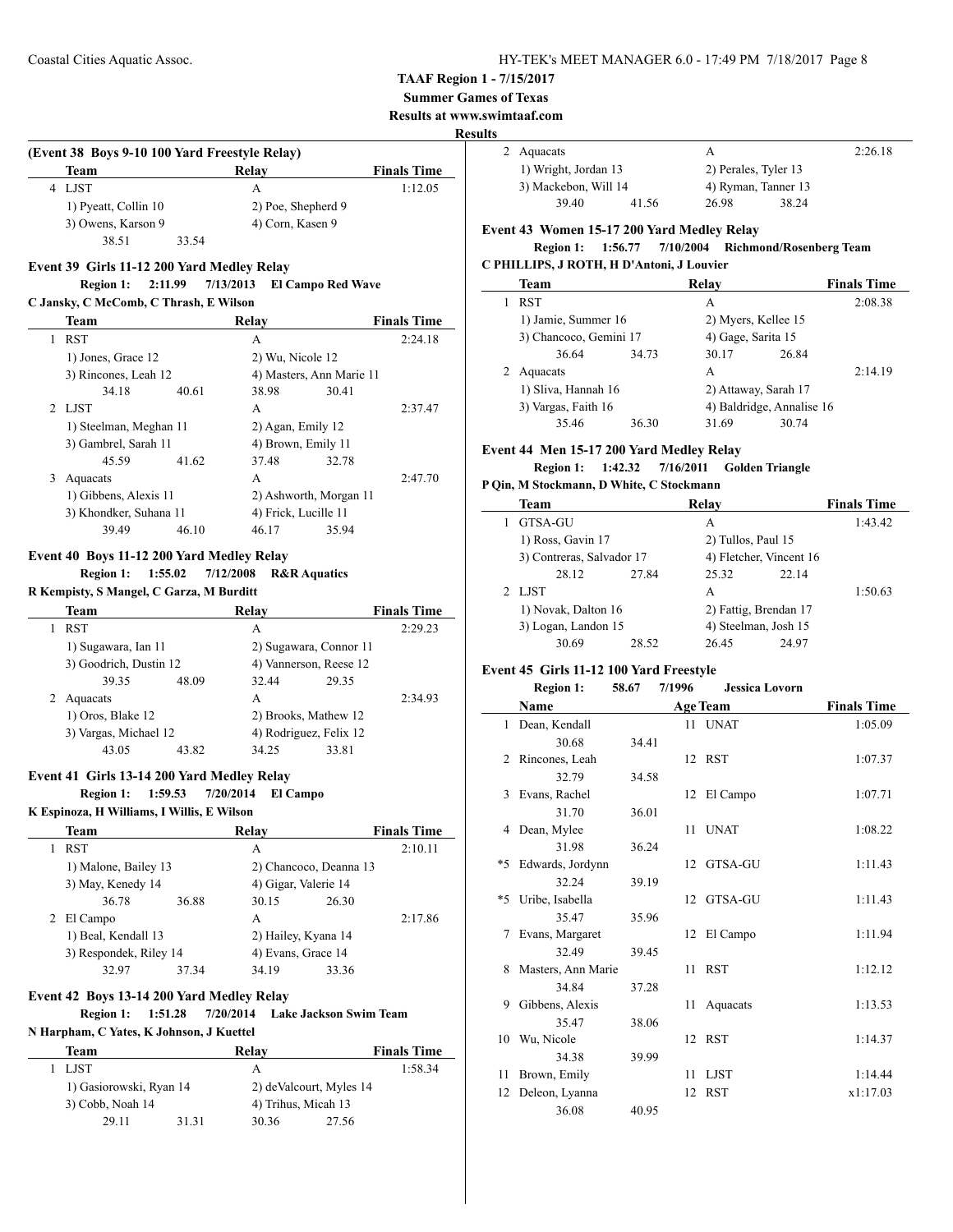**Summer Games of Texas Results at www.swimtaaf.com**

**Results**

| (Event 45 Girls 11-12 100 Yard Freestyle) |                          |         |    |                 |                    |  |
|-------------------------------------------|--------------------------|---------|----|-----------------|--------------------|--|
|                                           | <b>Name</b>              |         |    | <b>Age Team</b> | <b>Finals Time</b> |  |
|                                           | 13 Evans, Allison        |         |    | 12 El Campo     | 1:17.61            |  |
|                                           | 35.76                    | 41.85   |    |                 |                    |  |
|                                           | 14 Bible, Gracie         |         |    | 12 WOTB         | 1:18.66            |  |
|                                           | 36.07                    | 42.59   |    |                 |                    |  |
| 15                                        | Matthys, Isabel          |         |    | 12 WTS          | 1:22.62            |  |
|                                           | 37.79                    | 44.83   |    |                 |                    |  |
|                                           | 16 Adams, Elisa          |         | 11 | <b>BLAIR</b>    | 1:24.73            |  |
|                                           | 38.60                    | 46.13   |    |                 |                    |  |
| 17                                        | Broussard, Malaika       |         | 11 | GTSA-GU         | 1:27.25            |  |
|                                           | 39.47                    | 47.78   |    |                 |                    |  |
| 18                                        | Bower, Ella              |         | 12 | <b>WOTB</b>     | 1:28.14            |  |
|                                           | 37.30                    | 50.84   |    |                 |                    |  |
| 19                                        | Slay, Ava                |         | 11 | <b>RST</b>      | x1:29.11           |  |
|                                           | 42.35                    | 46.76   |    |                 |                    |  |
| 20                                        | Grones, Bethany          |         | 11 | Palacios        | 1:34.30            |  |
|                                           | 42.44                    | 51.86   |    |                 |                    |  |
| 21                                        | Delgado, Audrey          |         | 12 | Palacios        | 1:35.25            |  |
|                                           | 45.45                    | 49.80   |    |                 |                    |  |
| 22                                        | Vo, Sydney               |         | 12 | <b>GTSA-GU</b>  | x1:35.63           |  |
|                                           | 45.41                    | 50.22   |    |                 |                    |  |
| 23                                        | Friemel, Hailey          |         | 11 | <b>LJST</b>     | 1:37.09            |  |
|                                           | 44.43                    | 52.66   |    |                 |                    |  |
| 24                                        | Slater, Sidney           |         | 11 | <b>LJST</b>     | 1:37.13            |  |
|                                           | 43.19                    | 53.94   |    |                 |                    |  |
| 25                                        | Glockzin-Nieves, Jusilyn |         | 11 | Freeport        | 1:52.25            |  |
|                                           | 51.62                    | 1:00.63 |    |                 |                    |  |
| 26                                        | Hayden, Kayley           |         | 11 | Aquacats        | 1:53.21            |  |
|                                           | 49.90                    | 1:03.31 |    |                 |                    |  |
| 27                                        | Kahla, Mallory           |         | 11 | GTSA-GU         | x2:15.36           |  |
|                                           | 57.05                    | 1:18.31 |    |                 |                    |  |
|                                           |                          |         |    |                 |                    |  |

## **Event 46 Boys 11-12 100 Yard Freestyle**

## **Region 1: 56.28 7/9/2005 Cody Armstrong**

|    | Name             |       |    | <b>Age Team</b> | <b>Finals Time</b> |
|----|------------------|-------|----|-----------------|--------------------|
|    | 1 Owens, Kole    |       |    | 12 LJST         | 1:00.18            |
|    | 28.84            | 31.34 |    |                 |                    |
| 2  | Howell, Andrew   |       |    | 12 WTS          | 1:04.59            |
|    | 29.61            | 34.98 |    |                 |                    |
| 3  | Vargas, Michael  |       |    | 12 Aquacats     | 1:04.99            |
|    | 31.19            | 33.80 |    |                 |                    |
| 4  | Reyes, Sergio    |       |    | 12 Seals        | 1:05.08            |
|    | 31.25            | 33.83 |    |                 |                    |
| 5  | Vannerson, Reese |       |    | 12 RST          | 1:06.47            |
|    | 30.92            | 35.55 |    |                 |                    |
| 6  | Latta, Benjamin  |       |    | 12 LJST         | 1:11.03            |
|    | 33.40            | 37.63 |    |                 |                    |
| 7  | Chaney, Donovan  |       | 11 | GTSA-GU         | 1:12.54            |
|    | 34.99            | 37.55 |    |                 |                    |
| 8  | West, Carter     |       |    | 12 GTSA-GU      | 1:13.40            |
|    | 35.69            | 37.71 |    |                 |                    |
| 9  | Oros, Blake      |       |    | 12 Aquacats     | 1:16.05            |
|    | 36.27            | 39.78 |    |                 |                    |
| 10 | Tink, Alex       |       | 11 | GTSA-GU         | 1:20.04            |
|    | 35.94            | 44.10 |    |                 |                    |

| . L.J |                    |       |                  |             |          |
|-------|--------------------|-------|------------------|-------------|----------|
| 11    | Kubecka, Mark      |       |                  | 12 Palacios | 1:20.28  |
|       | 39.12              | 41.16 |                  |             |          |
| 12    | Ware, Grant        |       | 11               | <b>WTS</b>  | 1:20.32  |
|       | 36.63              | 43.69 |                  |             |          |
| 13    | Rodriguez, Felix   |       | 12               | Aquacats    | 1:20.58  |
|       | 37.80              | 42.78 |                  |             |          |
| 14    | Biggerstaff, Ryan  |       | 11               | Aquacats    | x1:21.71 |
|       | 40.16              | 41.55 |                  |             |          |
| 15    | Rodriguez, Rene'   |       | 12 <sup>12</sup> | <b>WOTB</b> | 1:34.23  |
|       | 41.56              | 52.67 |                  |             |          |
| 16    | Sandoval, Leonardo |       |                  | 12 GTSA-GU  | x1:35.49 |
|       | 44.88              | 50.61 |                  |             |          |
| 17    | Woods, Adan        |       | 11               | Aquacats    | x1:35.51 |
|       | 45.71              | 49.80 |                  |             |          |
| 18    | Morris, Easton     |       | 11               | GTSA-GU     | x1:40.24 |
|       | 46.24              | 54.00 |                  |             |          |

## **Event 47 Girls 13-14 100 Yard Freestyle**

## **Region 1: 56.11 7/16/2016 Isabella Garriga**

|    | <b>Name</b>          |       |    | <b>Age Team</b> | <b>Finals Time</b> |
|----|----------------------|-------|----|-----------------|--------------------|
| 1  | Waters, Jordyn       |       |    | 14 Seals        | 54.57              |
|    | 26.06                | 28.51 |    |                 |                    |
| 2  | Gigar, Valerie       |       |    | 14 RST          | 59.21              |
|    | 28.61                | 30.60 |    |                 |                    |
| 3  | Pierce, Morgan       |       |    | 14 El Campo     | 1:01.16            |
|    | 29.08                | 32.08 |    |                 |                    |
|    | 4 Peterson, Victoria |       |    | 14 Gators       | 1:05.11            |
|    | 30.59                | 34.52 |    |                 |                    |
| 5  | Gambrel, Kathryn     |       |    | 14 LJST         | 1:05.26            |
|    | 31.14                | 34.12 |    |                 |                    |
| 6  | Malit, Kelsie        |       |    | 14 RST          | 1:05.68            |
|    | 30.99                | 34.69 |    |                 |                    |
| 7  | Wilson, Emma         |       | 13 | Seals           | 1:06.82            |
|    | 31.46                | 35.36 |    |                 |                    |
| 8  | Chancoco, Deanna     |       | 13 | <b>RST</b>      | 1:07.66            |
|    | 32.51                | 35.15 |    |                 |                    |
| 9  | Vargas, Glory        |       | 13 | Aquacats        | 1:08.30            |
|    | 32.61                | 35.69 |    |                 |                    |
| 10 | Ross, Grace          |       |    | 14 GTSA-GU      | 1:10.02            |
|    | 34.05                | 35.97 |    |                 |                    |
| 11 | Wall, Maci           |       | 13 | Gators          | 1:13.12            |
|    | 34.13                | 38.99 |    |                 |                    |
| 12 | Grones, Brooke       |       | 13 | Palacios        | 1:14.38            |
|    | 34.21                | 40.17 |    |                 |                    |
| 13 | Juarez, Mercedes     |       |    | 14 RST          | x1:17.93           |
|    | 35.92                | 42.01 |    |                 |                    |
| 14 | Reyes, Celine        |       |    | 14 Aquacats     | 1:21.77            |
|    | 37.39                | 44.38 |    |                 |                    |
|    | 15 Carlisle, Alexis  |       | 13 | Freeport        | 1:24.56            |
|    | 41.96                | 42.60 |    |                 |                    |
|    | 16 Wind, Madeline    |       | 13 | <b>WTS</b>      | 1:24.70            |
|    | 38.25                | 46.45 |    |                 |                    |
|    | Murdie, Aria         |       | 14 | Gators          | DQ                 |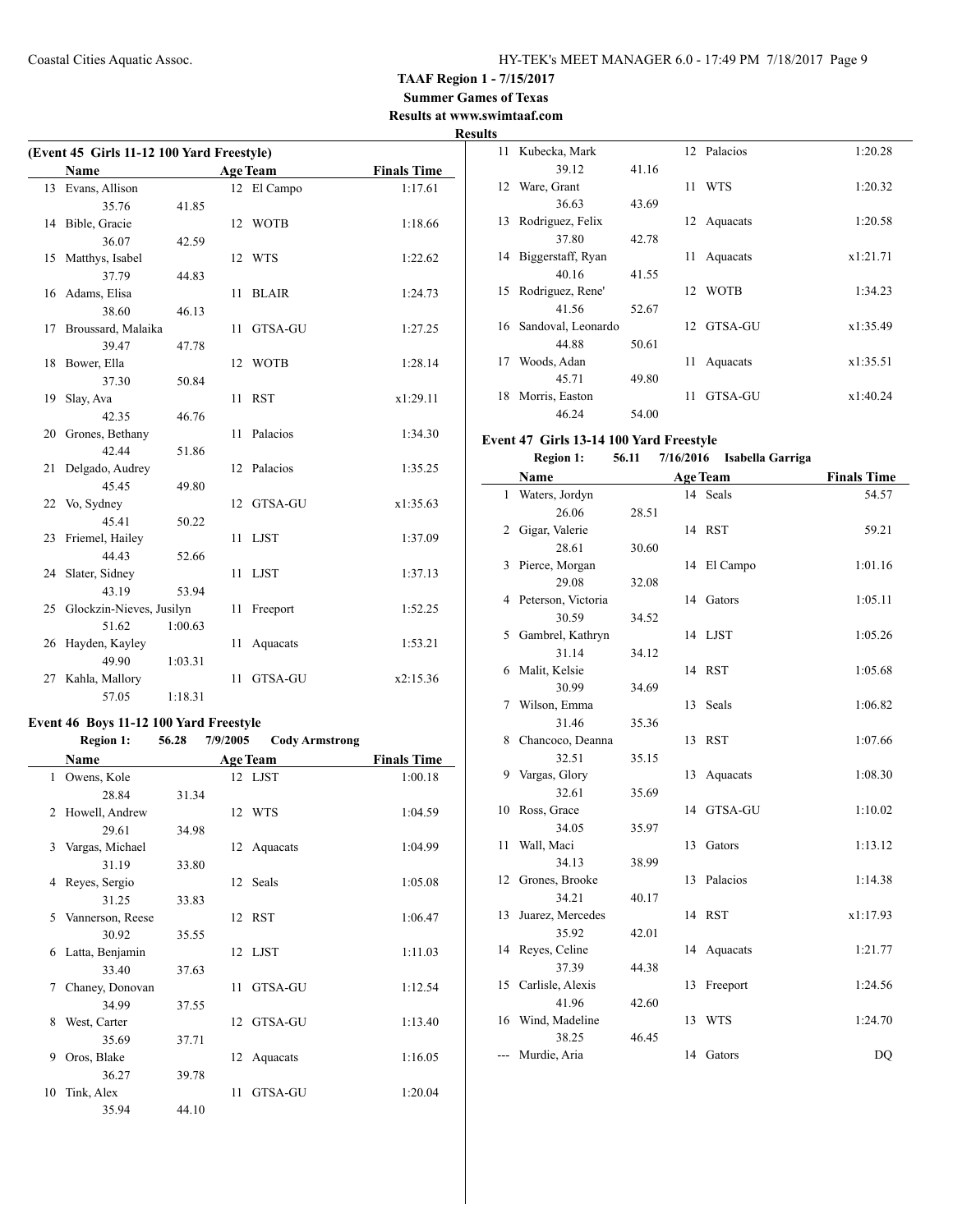**Summer Games of Texas Results at www.swimtaaf.com**

**Results**

|    | Event 48 Boys 13-14 100 Yard Freestyle<br><b>Region 1:</b> | 50.56 | 7/14/2007 | <b>Cody Armstrong</b> |                    |
|----|------------------------------------------------------------|-------|-----------|-----------------------|--------------------|
|    | <b>Name</b>                                                |       |           | <b>Age Team</b>       | <b>Finals Time</b> |
|    | 1 Gasiorowski, Ryan                                        |       |           | 14 LJST               | 51.99              |
|    | 24.89                                                      | 27.10 |           |                       |                    |
| 2  | Mackebon, Will                                             |       |           | 14 Aquacats           | 52.34              |
|    | 25.27                                                      | 27.07 |           |                       |                    |
| 3  | Kesler, Mason                                              |       |           | 14 LJST               | 59.04              |
|    | 28.41                                                      | 30.63 |           |                       |                    |
| 4  | Parcon, Caleb                                              |       |           | 13 GTSA-GU            | 1:03.55            |
|    | 30.88                                                      | 32.67 |           |                       |                    |
| 5  | Bailes, Jacob                                              |       |           | 14 WOTB               | 1:03.60            |
|    | 29.63                                                      | 33.97 |           |                       |                    |
| 6  | Li, Tianjian                                               |       |           | 13 GTSA-GU            | 1:05.96            |
|    | 30.91                                                      | 35.05 |           |                       |                    |
| 7  | Nguyen, Dylan                                              |       |           | 14 GTSA-GU            | 1:07.22            |
|    | 31.29                                                      | 35.93 |           |                       |                    |
| 8  | Bower, Payton                                              |       |           | 14 WOTB               | 1:09.94            |
|    | 33.06                                                      | 36.88 |           |                       |                    |
| 9  | Hernandez, Giosef                                          |       | 13        | WOOD-GU               | 1:11.96            |
|    | 32.85                                                      | 39.11 |           |                       |                    |
| 10 | Taylor, Christopher                                        |       | 13        | Tomball               | 1:12.39            |
|    | 33.41                                                      | 38.98 |           |                       |                    |
| 11 | Calhoun, Trevor                                            |       | 13        | Gators                | 1:14.88            |
|    | 33.35                                                      | 41.53 |           |                       |                    |
| 12 | Cooper, Caleb                                              |       | 13        | <b>WOTB</b>           | 1:18.32            |
|    | 37.00                                                      | 41.32 |           |                       |                    |
| 13 | Gilley, Caleb                                              |       |           | 14 GTSA-GU            | x1:18.65           |
|    | 37.44                                                      | 41.21 |           |                       |                    |
| 14 | Delgado, Ayden                                             |       | 13        | Palacios              | 1:36.28            |
|    | 40.99                                                      | 55.29 |           |                       |                    |

#### **Event 49 Women 15-17 100 Yard Freestyle**

**Region 1: 52.56 7/12/2008 Skylar Smith**

|    | Name               |       |    | <b>Age Team</b> | <b>Finals Time</b> |
|----|--------------------|-------|----|-----------------|--------------------|
|    | 1 Thompson, Karley |       |    | 17 GTSA-GU      | 55.31              |
|    | 26.07              | 29.24 |    |                 |                    |
|    | 2 Lyons, Sarah     |       |    | 15 Seals        | 57.74              |
|    | 26.83              | 30.91 |    |                 |                    |
| 3  | Torres, Celia      |       |    | 15 UNAT         | 57.90              |
|    | 27.87              | 30.03 |    |                 |                    |
| 4  | Gallagher, Megan   |       | 15 | WOOD-GU         | 1:00.00            |
|    | 28.60              | 31.40 |    |                 |                    |
| 5  | Gage, Sarita       |       |    | 15 RST          | 1:00.37            |
|    | 28.44              | 31.93 |    |                 |                    |
| 6  | Kubecka, Avery     |       | 15 | Palacios        | 1:01.83            |
|    | 29.02              | 32.81 |    |                 |                    |
| 7  | Vargas, Faith      |       |    | 16 Aquacats     | 1:03.16            |
|    | 30.15              | 33.01 |    |                 |                    |
| 8  | Rocha, Veronica    |       | 15 | GTSA-GU         | 1:03.38            |
|    | 29.69              | 33.69 |    |                 |                    |
| 9  | Baldwin, Makayla   |       | 16 | Tomball         | 1:06.62            |
|    | 31.58              | 35.04 |    |                 |                    |
| 10 | Evanicky, Madison  |       | 15 | WTS             | 1:06.98            |
|    | 30.61              | 36.37 |    |                 |                    |

| 11 | Woodul, Samantha    |       |    | 15 GTSA-GU  | 1:10.69 |
|----|---------------------|-------|----|-------------|---------|
|    | 33.60               | 37.09 |    |             |         |
| 12 | Taylor, Christiana  |       |    | 16 Tomball  | 1:11.39 |
|    | 32.62               | 38.77 |    |             |         |
| 13 | May, Hailey         |       | 17 | <b>RST</b>  | 1:12.86 |
|    | 33.67               | 39.19 |    |             |         |
| 14 | Espinoza, Elizabeth |       | 15 | Freeport    | 1:14.98 |
|    | 35.15               | 39.83 |    |             |         |
| 15 | Bible, Katie        |       | 15 | <b>WOTB</b> | 1:17.05 |
|    | 35.04               | 42.01 |    |             |         |

#### **Event 50 Men 15-17 100 Yard Freestyle**

| <b>Region 1:</b> | 47.75 | 7/9/2005 | <b>Nicholas Ward</b> |
|------------------|-------|----------|----------------------|
|                  |       |          |                      |

|    | Name                  |       |    | <b>Age Team</b> | <b>Finals Time</b> |
|----|-----------------------|-------|----|-----------------|--------------------|
| 1  | Fletcher, Vincent     |       |    | 16 GTSA-GU      | 49.05              |
|    | 23.15                 | 25.90 |    |                 |                    |
|    | 2 Contreras, Salvador |       | 17 | GTSA-GU         | 50.15              |
|    | 24.19                 | 25.96 |    |                 |                    |
| 3  | Miller, Brayden       |       | 17 | <b>RST</b>      | 52.23              |
|    | 24.49                 | 27.74 |    |                 |                    |
| 4  | Satre, Alec           |       | 17 | GTSA-GU         | 52.56              |
|    | 25.06                 | 27.50 |    |                 |                    |
| 5  | Logan, Landon         |       | 15 | LJST            | 52.72              |
|    | 24.76                 | 27.96 |    |                 |                    |
| 6  | Smith, Conner         |       | 16 | Tomball         | 54.28              |
|    | 25.71                 | 28.57 |    |                 |                    |
| 7  | Durio, Trey           |       | 17 | Palacios        | 54.75              |
|    | 25.08                 | 29.67 |    |                 |                    |
| 8  | Valladares, Bryant    |       | 15 | <b>RST</b>      | 57.29              |
| 9  | Howell, Zackary       |       | 16 | WTS             | 58.11              |
|    | 26.80                 | 31.31 |    |                 |                    |
| 10 | Wilson, James         |       | 17 | GTSA-GU         | x58.71             |
|    | 27.32                 | 31.39 |    |                 |                    |
| 11 | Brown, Kyle           |       | 17 | LJST            | 59.42              |
|    | 28.63                 | 30.79 |    |                 |                    |
| 12 | Oliphant, Nathan      |       | 16 | GTSA-GU         | x1:00.07           |
|    | 28.48                 | 31.59 |    |                 |                    |
| 13 | Peterson, Zachary     |       | 16 | Gators          | 1:00.81            |
|    | 29.22                 | 31.59 |    |                 |                    |
|    | 14 Mann, Dakota       |       | 15 | <b>WOTB</b>     | 1:01.92            |
|    | 29.27                 | 32.65 |    |                 |                    |
|    | 15 Alvarez Ward, Ian  |       | 16 | WOOD-GU         | 1:01.97            |
|    | 27.57                 | 34.40 |    |                 |                    |
|    | 16 Mody, Kunal        |       | 15 | <b>RST</b>      | 1:08.44            |
|    | 31.70                 | 36.74 |    |                 |                    |
| 17 | Landry, Noah          |       | 17 | GTSA-GU         | x1:10.41           |
|    | 32.65                 | 37.76 |    |                 |                    |
| 18 | Cheng, Kevin          |       | 16 | GTSA-GU         | x1:17.70           |
|    | 36.05                 | 41.65 |    |                 |                    |

#### **Event 51 Girls 11-12 50 Yard Backstroke**

## **Region 1: 30.63 7/20/2014 Camryn Jansky**

| <b>Name</b>      | <b>Age Team</b> | <b>Finals Time</b> |
|------------------|-----------------|--------------------|
| 1 Jones, Grace   | 12 RST          | 33.38              |
| 2 Gambrel, Sarah | 11 LJST         | 34.23              |
| 3 Dean, Kendall  | 11 UNAT         | 34.45              |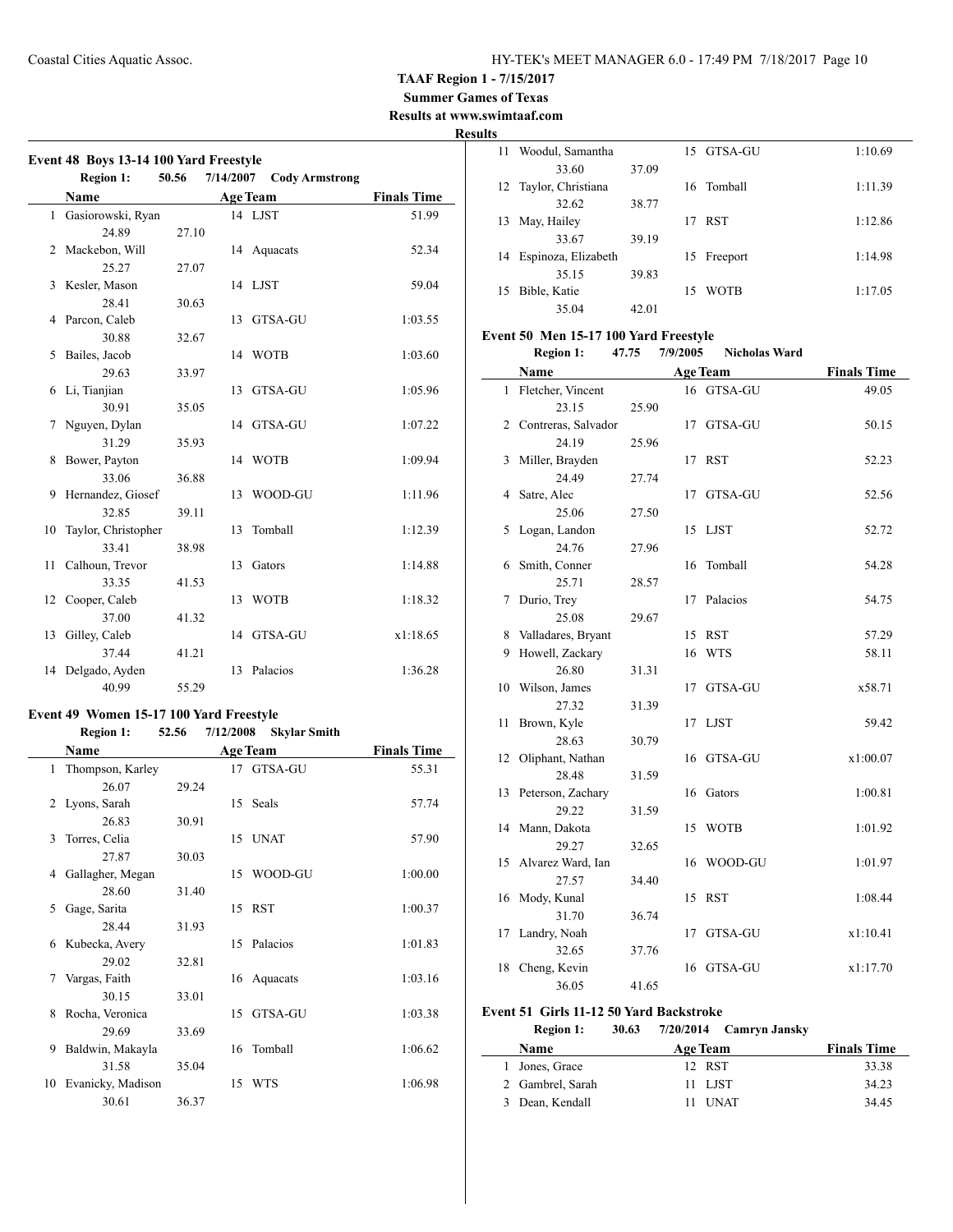**Summer Games of Texas Results at www.swimtaaf.com**

## **Results**

| (Event 51 Girls 11-12 50 Yard Backstroke) |                          |    |                 |                    |  |
|-------------------------------------------|--------------------------|----|-----------------|--------------------|--|
|                                           | Name                     |    | <b>Age Team</b> | <b>Finals Time</b> |  |
| 4                                         | Cahill, Emma             | 12 | WOOD-GU         | 36.87              |  |
| 5                                         | Demers, Avery            | 11 | Makos           | 37.07              |  |
| 6                                         | Dean, Mylee              | 11 | <b>UNAT</b>     | 37.20              |  |
| 7                                         | Agan, Emily              | 12 | <b>LJST</b>     | 38.26              |  |
| 8                                         | Madden, Sophie           | 12 | GTSA-GU         | 38.61              |  |
| 9                                         | Gibbens, Alexis          | 11 | Aquacats        | 39.44              |  |
| 10                                        | Brown, Emily             | 11 | <b>LJST</b>     | 40.08              |  |
| 11                                        | Conley, Lily             | 12 | Tomball         | 40.61              |  |
| 12                                        | Calhoun, Hannah          | 12 | Makos           | 40.78              |  |
| 13                                        | Evans, Rachel            | 12 | El Campo        | 40.89              |  |
| 14                                        | Deleon, Lyanna           | 12 | <b>RST</b>      | 41.95              |  |
| 15                                        | Edwards, Jordynn         | 12 | GTSA-GU         | 42.26              |  |
| 16                                        | Moore, Kamrynn           | 12 | <b>WOTB</b>     | 43.27              |  |
| 17                                        | Bower, Ella              | 12 | <b>WOTB</b>     | 43.38              |  |
| 18                                        | Matthys, Isabel          | 12 | <b>WTS</b>      | 44.28              |  |
| 19                                        | Adams, Elisa             | 11 | <b>BLAIR</b>    | 44.93              |  |
| 20                                        | Slay, Ava                | 11 | <b>RST</b>      | 45.01              |  |
| 21                                        | Slater, Sidney           | 11 | <b>LJST</b>     | x45.10             |  |
| 22                                        | Steelman, Meghan         | 11 | <b>LJST</b>     | x45.95             |  |
| 23                                        | Friemel, Hailey          | 11 | <b>LJST</b>     | x46.51             |  |
| 24                                        | Garcia, Elena            | 11 | Makos           | 49.26              |  |
| 25                                        | Lillie, Leah             | 11 | Makos           | x49.73             |  |
| 26                                        | Davis, McKenzie          | 11 | WOOD-GU         | 52.16              |  |
| 27                                        | Vo, Sydney               | 12 | GTSA-GU         | 52.39              |  |
| 28                                        | Winslow, Jaida           | 11 | <b>RST</b>      | x52.82             |  |
| 29                                        | Grones, Bethany          | 11 | Palacios        | 52.92              |  |
| 30                                        | Segovia, Loryn           | 11 | <b>WOTB</b>     | 56.07              |  |
| 31                                        | Gonzalez, Kaedyn         | 11 | Aquacats        | 56.24              |  |
| 32                                        | Srubar, Misty            | 12 | <b>WOTB</b>     | x1:00.83           |  |
| 33                                        | Glockzin-Nieves, Jusilyn | 11 | Freeport        | 1:03.26            |  |
| 34                                        | Kahla, Mallory           | 11 | <b>GTSA-GU</b>  | x1:05.85           |  |
| 35                                        | Hayden, Kayley           | 11 | Aquacats        | 1:07.22            |  |

## **Event 52 Boys 11-12 50 Yard Backstroke**

|    | 31.04<br><b>Region 1:</b> | 7/20/2014<br><b>Conner Williams</b> |                    |
|----|---------------------------|-------------------------------------|--------------------|
|    | Name                      | <b>Age Team</b>                     | <b>Finals Time</b> |
| 1  | Owens, Kole               | 12 LJST                             | 32.08              |
| 2  | Garner, Zane              | 11<br>El Campo                      | 35.01              |
| 3  | Johnson, Camden           | Makos<br>11                         | 37.65              |
| 4  | Howell, Andrew            | <b>WTS</b><br>12                    | 38.90              |
| 5  | Nelson, Joshua            | <b>GTSA-GU</b><br>12                | 39.16              |
| 6  | Chaney, Donovan           | GTSA-GU<br>11                       | 39.29              |
| 7  | Vargas, Michael           | 12<br>Aquacats                      | 39.54              |
| 8  | Sugawara, Ian             | <b>RST</b><br>11                    | 39.84              |
| 9  | Sugawara, Connor          | <b>RST</b><br>11                    | 40.59              |
| 10 | West, Carter              | GTSA-GU<br>12                       | 42.62              |
| 11 | Hernandez, Cameron        | 12<br>El Campo                      | 43.70              |
| 12 | Rodriguez, Rene'          | <b>WOTB</b><br>12                   | 43.80              |
| 13 | Tink, Alex                | GTSA-GU<br>11                       | x44.37             |
| 14 | Oros, Blake               | 12<br>Aquacats                      | 44.49              |
| 15 | Bowman, Max               | <b>RST</b><br>11                    | 44.64              |
| 16 | Patton, Charlie           | <b>LJST</b><br>12                   | 45.30              |
| 17 | Meaux, Brandt             | GTSA-GU<br>11                       | x45.64             |
| 18 | Rodriguez, Carlos         | GTSA-GU<br>11                       | x46.48             |

| 19 Biggerstaff, Ryan  | 11 Aquacats | 48.07  |
|-----------------------|-------------|--------|
| 20 Mody, Nakul        | 12 RST      | x52.43 |
| 21 Sandoval, Leonardo | 12 GTSA-GU  | x53.87 |

#### **Event 53 Girls 13-14 50 Yard Backstroke Region 1: 29.16 7/20/2014 Ivy Willis**

|                | Region 1:<br>29.10 | 772072014<br>- IVV WIIIIS |                    |
|----------------|--------------------|---------------------------|--------------------|
|                | Name               | <b>Age Team</b>           | <b>Finals Time</b> |
| 1              | Waters, Jordyn     | Seals<br>14               | 28.90              |
| $\overline{c}$ | Sanders, Summer    | <b>LJST</b><br>13         | 31.24              |
| 3              | Beal, Kendall      | El Campo<br>13            | 32.01              |
| 4              | Pierce, Morgan     | El Campo<br>14            | 32.94              |
| 5              | Hamlin, Mia        | <b>WTS</b><br>14          | 34.14              |
| 6              | Avila, Gloria      | Seals<br>14               | 34.20              |
| 7              | Ross, Erin         | GTSA-GU<br>14             | 34.53              |
| 8              | Malone, Bailey     | <b>RST</b><br>13          | 34.58              |
| 9              | Gambrel, Kathryn   | LJST<br>14                | 35.57              |
| 10             | Wilson, Emma       | Seals<br>13               | 36.55              |
| 11             | Velazquez, Kelly   | GTSA-GU<br>13             | 39.83              |
| 12             | Wind, Madeline     | <b>WTS</b><br>13          | 40.42              |
| 13             | Marquez, Arianna   | GTSA-GU<br>13             | 41.24              |
| 14             | Landry, Maggie     | GTSA-GU<br>13             | x41.49             |
| 15             | Alvarez Ward, Inez | WOOD-GU<br>14             | 41.86              |
| 16             | Carlisle, Alexis   | 13<br>Freeport            | 47.20              |
| 17             | Sandoval, Frida    | GTSA-GU<br>14             | x51.15             |

#### **Event 54 Boys 13-14 50 Yard Backstroke**

| <b>Region 1:</b>  | 28.10 |    | Kelvin Elgar |                                                                                                                                                            |
|-------------------|-------|----|--------------|------------------------------------------------------------------------------------------------------------------------------------------------------------|
| Name              |       |    |              | <b>Finals Time</b>                                                                                                                                         |
| Boettcher, Kase   |       | 13 |              | 30.19                                                                                                                                                      |
| Garner, Gage<br>2 |       | 14 |              | 31.50                                                                                                                                                      |
| Kesler, Mason     |       | 14 |              | 32.91                                                                                                                                                      |
| Orsak, Lathon     |       | 14 |              | 33.48                                                                                                                                                      |
| 5 Nguyen, Dylan   |       | 14 |              | 35.59                                                                                                                                                      |
| Parker, James     |       | 14 |              | 36.98                                                                                                                                                      |
| Calhoun, Trevor   |       | 13 |              | 37.85                                                                                                                                                      |
| Riley, Donte      |       | 13 |              | 38.54                                                                                                                                                      |
| Wright, Jordan    |       | 13 |              | 40.73                                                                                                                                                      |
| Ryman, Tanner     |       | 13 |              | 48.50                                                                                                                                                      |
| Martinez, Adrian  |       | 13 |              | 1:03.39                                                                                                                                                    |
|                   |       |    |              | 7/16/2016<br><b>Age Team</b><br><b>RST</b><br>El Campo<br>LJST<br><b>WTS</b><br>GTSA-GU<br>Gators<br>Gators<br>GTSA-GU<br>Aquacats<br>Aquacats<br>Aquacats |

#### **Event 55 Women 15-17 50 Yard Backstroke**

| <b>Region 1:</b>   | 27.90 | 7/16/2016 Karley Thompson |                    |
|--------------------|-------|---------------------------|--------------------|
| <b>Name</b>        |       | <b>Age Team</b>           | <b>Finals Time</b> |
| 1 Thompson, Karley |       | 17 GTSA-GU                | 28.59              |
| 2 Alford, Jordan   |       | 17 LJST                   | 32.07              |
| 3 Gallagher, Megan |       | 15 WOOD-GU                | 32.17              |
| Tran, Vivie        |       | 16 LJST                   | 34.06              |

 Woodul, Samantha 15 GTSA-GU 35.08 Attaway, Sarah 17 Aquacats 35.94 Behan, Anna 15 WOTB 44.31

#### **Event 56 Men 15-17 50 Yard Backstroke**

 $\overline{a}$ 

| <b>Region 1:</b>    | 25.33 |                 | 7/14/2012 Carter Wallace |                    |
|---------------------|-------|-----------------|--------------------------|--------------------|
| <b>Name</b>         |       | <b>Age Team</b> |                          | <b>Finals Time</b> |
| 1 Konvicka, Matthew |       |                 | Seals                    | 27.19              |
| 2 Ross, Gavin       |       |                 | 17 GTSA-GU               | 28.21              |
| 3 Smith, Conner     |       |                 | 16 Tomball               | 29.18              |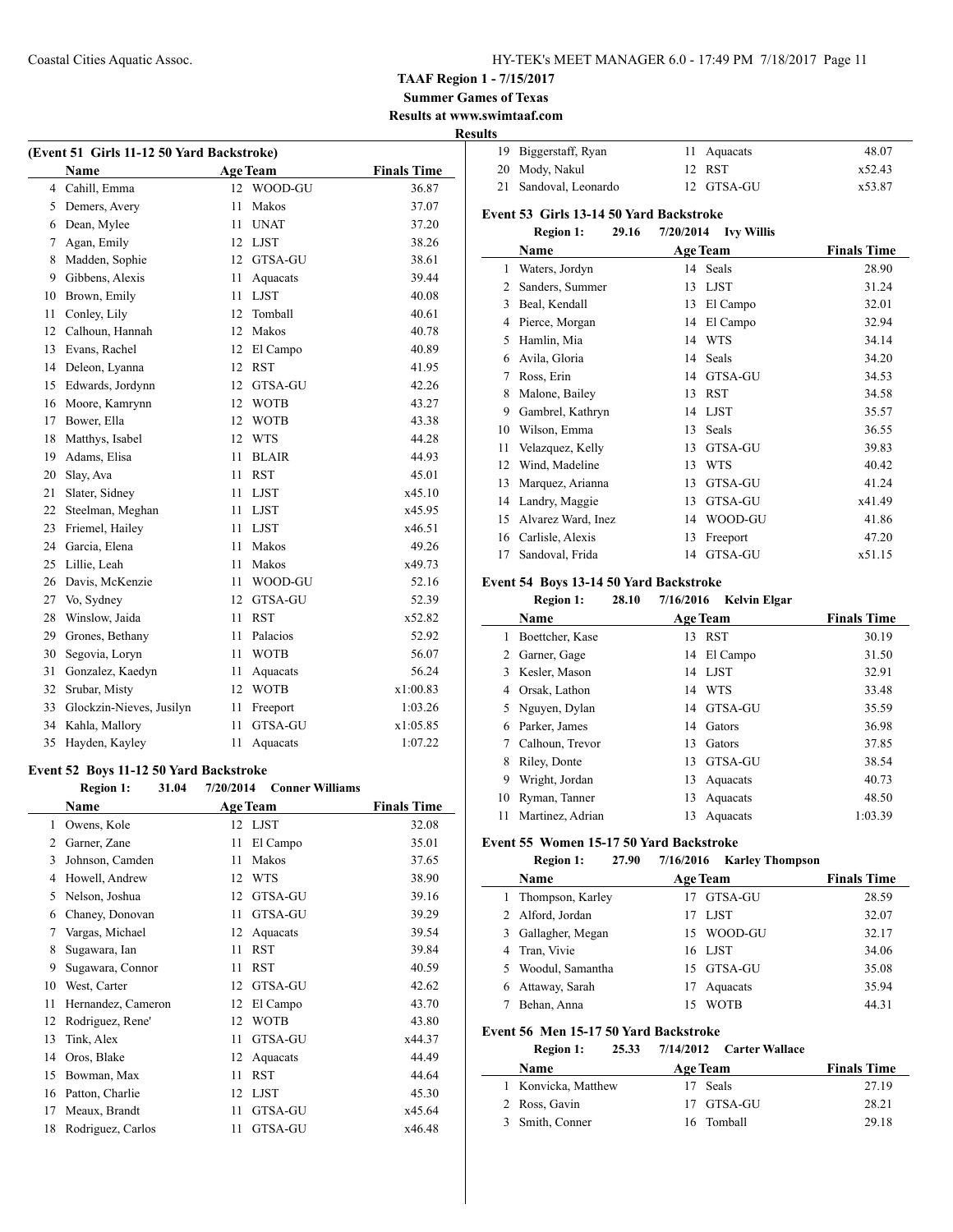**Summer Games of Texas Results at www.swimtaaf.com**

## **Results**

 $\overline{\phantom{a}}$ 

 $\overline{a}$ 

| (Event 56 Men 15-17 50 Yard Backstroke) |  |                 |                    |  |  |
|-----------------------------------------|--|-----------------|--------------------|--|--|
| <b>Name</b>                             |  | <b>Age Team</b> | <b>Finals Time</b> |  |  |
| 4 Stanford, Cody                        |  | 15 GTSA-GU      | 30.11              |  |  |
| 5 Wilson, James                         |  | 17 GTSA-GU      | 30.54              |  |  |
| 6 Novak, Dalton                         |  | 16 LJST         | 30.94              |  |  |
| 7 Trahan, Tristen                       |  | 17 GTSA-GU      | x32.54             |  |  |
| Orsak, Landon                           |  | <b>WTS</b>      | 33.66              |  |  |

#### **Event 57 Girls 11-12 50 Yard Breaststroke**

|     | <b>Region 1:</b><br>33.90 | <b>Cailyn McComb</b><br>7/20/2014 |                    |
|-----|---------------------------|-----------------------------------|--------------------|
|     | <b>Name</b>               | <b>Age Team</b>                   | <b>Finals Time</b> |
| 1   | Cahill, Emma              | WOOD-GU<br>12                     | 38.17              |
| 2   | Gambrel, Sarah            | <b>LJST</b><br>11                 | 39.09              |
| 3   | Marshall, Gabreala        | 12<br>Seals                       | 40.47              |
| 4   | Agan, Emily               | <b>LJST</b><br>12                 | 40.73              |
| 5   | Wu, Nicole                | <b>RST</b><br>12                  | 41.29              |
| 6   | Evans, Allison            | El Campo<br>12                    | 42.89              |
| 7   | Bible, Gracie             | <b>WOTB</b><br>12                 | 43.35              |
| 8   | Madden, Sophie            | GTSA-GU<br>12                     | 43.68              |
| 9   | McGee, Malorie            | Makos<br>12                       | 44.54              |
| 10  | Ashworth, Morgan          | 11<br>Aquacats                    | 46.13              |
| 11  | Uribe, Isabella           | GTSA-GU<br>12                     | 46.26              |
| 12  | Calhoun, Breanne          | Makos<br>11                       | 46.44              |
| 13  | Frick, Lucille            | 11<br>Aquacats                    | 47.14              |
| 14  | Conley, Lily              | Tomball<br>12                     | 51.49              |
| 15  | Khondker, Suhana          | 11<br>Aquacats                    | 51.75              |
| 16  | Steelman, Meghan          | <b>LJST</b><br>11                 | 54.09              |
| 17  | Gonzalez, Kaedyn          | 11<br>Aquacats                    | x54.89             |
| 18  | Delgado, Audrey           | Palacios<br>12                    | 59.81              |
| 19  | Srubar, Misty             | <b>WOTB</b><br>12                 | 1:17.66            |
| --- | Winslow, Jaida            | <b>RST</b><br>11                  | DQ                 |
| --- | Friemel, Hailey           | <b>LJST</b><br>11                 | DQ                 |
|     |                           |                                   |                    |

## **Event 58 Boys 11-12 50 Yard Breaststroke**

|    | <b>Region 1:</b><br>32.21 | 7/24/2010 | <b>Matthew Wilkins</b> |                    |
|----|---------------------------|-----------|------------------------|--------------------|
|    | Name                      |           | <b>Age Team</b>        | <b>Finals Time</b> |
| 1  | Gallagher, Caleb          | 12        | WOOD-GU                | 34.20              |
| 2  | Wellings, Iszac           | 12        | Tomball                | 34.56              |
| 3  | Nelson, Joshua            | 12        | GTSA-GU                | 41.15              |
| 4  | Brooks, Mathew            | 12        | Aquacats               | 41.51              |
| 5  | Bures, Luke               | 11        | El Campo               | 43.54              |
| 6  | Kubecka, Mark             | 12        | Palacios               | 44.04              |
| 7  | Ware, Grant               | 11        | <b>WTS</b>             | 46.38              |
| 8  | Sugawara, Connor          | 11        | <b>RST</b>             | 46.85              |
| 9  | Oros, Blake               | 12        | Aquacats               | 47.22              |
| 10 | Latta, Benjamin           | 12        | <b>LJST</b>            | 47.77              |
| 11 | Meaux, Brandt             | 11        | GTSA-GU                | 50.41              |
| 12 | Garza, Kaiden             | 11        | Aquacats               | 51.14              |
| 13 | Tink, Alex                | 11        | GTSA-GU                | 51.38              |
| 14 | Mody, Nakul               | 12        | <b>RST</b>             | 56.12              |
| 15 | Alvarez Ward, Ivano       | 11        | WOOD-GU                | 57.60              |
| 16 | Woods, Adan               | 11        | Aquacats               | x1:00.92           |
| 17 | Jimenez, Vincent          | 11        | Palacios               | 1:07.33            |
|    | Rodriguez, Carlos         | 11        | GTSA-GU                | DQ                 |
|    | Patton, Charlie           | 12        | <b>LJST</b>            | DQ                 |
|    | Taylor, Christian         | 12        | Tomball                | DQ                 |

| Event 59 Girls 13-14 50 Yard Breaststroke |                           |                                  |                    |  |
|-------------------------------------------|---------------------------|----------------------------------|--------------------|--|
|                                           | <b>Region 1:</b><br>32.09 | <b>Kari Wilkins</b><br>7/24/2010 |                    |  |
|                                           | Name                      | <b>Age Team</b>                  | <b>Finals Time</b> |  |
| 1                                         | Gambrel, Kathryn          | <b>LJST</b><br>14                | 36.45              |  |
| 2                                         | Hailey, Kyana             | El Campo<br>14                   | 37.05              |  |
| 3                                         | Nakata, Amelie            | WOOD-GU<br>14                    | 37.11              |  |
| 4                                         | Ramon, Kayla              | Seals<br>13                      | 37.66              |  |
| 5                                         | Peterson, Victoria        | Gators<br>14                     | 38.67              |  |
| 6                                         | Avila, Gloria             | Seals<br>14                      | 39.01              |  |
| 7                                         | Ross, Grace               | GTSA-GU<br>14                    | 39.06              |  |
| 8                                         | Jacobson, Abby            | <b>RST</b><br>13                 | 39.87              |  |
| 9                                         | Ware, Lauren              | <b>WTS</b><br>13                 | 40.87              |  |
| 10                                        | Wilson, Emma              | 13<br>Seals                      | 43.25              |  |
| 11                                        | Marquez, Arianna          | GTSA-GU<br>13                    | 44.70              |  |
| 12                                        | Landry, Maggie            | GTSA-GU<br>13                    | 46.36              |  |
| 13                                        | Wall, Maci                | 13<br>Gators                     | 46.93              |  |
| 14                                        | Reyes, Celine             | Aquacats<br>14                   | 47.77              |  |
| 15                                        | Sandoval, Frida           | GTSA-GU<br>14                    | x1:04.56           |  |

#### **Event 60 Boys 13-14 50 Yard Breaststroke**

#### **Region 1: 29.69 7/16/2011 Jacob Moore**

|    | Name               |    | <b>Age Team</b> | <b>Finals Time</b> |
|----|--------------------|----|-----------------|--------------------|
|    | Michna, Brandon    |    | 14 Seals        | 28.59              |
| 2  | de Valcourt, Myles | 14 | LJST            | 30.57              |
| 3  | Garner, Gage       | 14 | El Campo        | 33.68              |
| 4  | Massengale, James  | 14 | <b>WOTB</b>     | 35.53              |
| 5  | Uribe, Ezequiel    | 14 | GTSA-GU         | 35.63              |
| 6  | Parker, James      | 14 | Gators          | 36.42              |
|    | Parcon, Caleb      | 13 | GTSA-GU         | 38.03              |
| 8  | Kesler, Mason      | 14 | LJST            | 38.33              |
| 9  | Hernandez, Giosef  | 13 | WOOD-GU         | 38.49              |
| 10 | Perales, Tyler     | 13 | Aquacats        | 39.88              |
| 11 | Nguyen, Dylan      | 14 | GTSA-GU         | 41.04              |
| 12 | Cooper, Caleb      | 13 | <b>WOTB</b>     | 50.11              |
|    | Delgado, Ayden     | 13 | Palacios        | DO                 |

#### **Event 61 Women 15-17 50 Yard Breaststroke**

|    | <b>Region 1:</b><br>30.98 | 7/12/2008<br><b>Skylar Smith</b> |                    |
|----|---------------------------|----------------------------------|--------------------|
|    | Name                      | <b>Age Team</b>                  | <b>Finals Time</b> |
| 1. | Chancoco, Gemini          | <b>RST</b><br>17                 | 33.97              |
| 2  | Tran, Vivie               | 16 LJST                          | 34.18              |
|    | Myers, Kellee             | 15 RST                           | 34.54              |
|    | 4 Torres, Celia           | 15 UNAT                          | 34.91              |
|    | 5 Lyons, Sarah            | 15 Seals                         | 35.97              |
| 6  | Bone, Lindsey             | 16 RST                           | 37.30              |
| 7  | Kubecka, Avery            | Palacios<br>15                   | 37.40              |
| 8  | Evanicky, Madison         | <b>WTS</b><br>15                 | 38.04              |
| 9  | Jamie, Summer             | <b>RST</b><br>16                 | x38.21             |
| 10 | Taylor, Christiana        | 16 Tomball                       | 40.51              |
| 11 | Bible, Katie              | <b>WOTB</b><br>15                | 41.00              |

## **Event 62 Men 15-17 50 Yard Breaststroke**

#### **Region 1: 28.31 7/10/2004 Chris Hughes**

| <b>Name</b>       | <b>Age Team</b> | <b>Finals Time</b> |
|-------------------|-----------------|--------------------|
| 1 Tullos, Paul    | 15 GTSA-GU      | 28.61              |
| 2 Fattig, Brendan | 17 LJST         | 28.96              |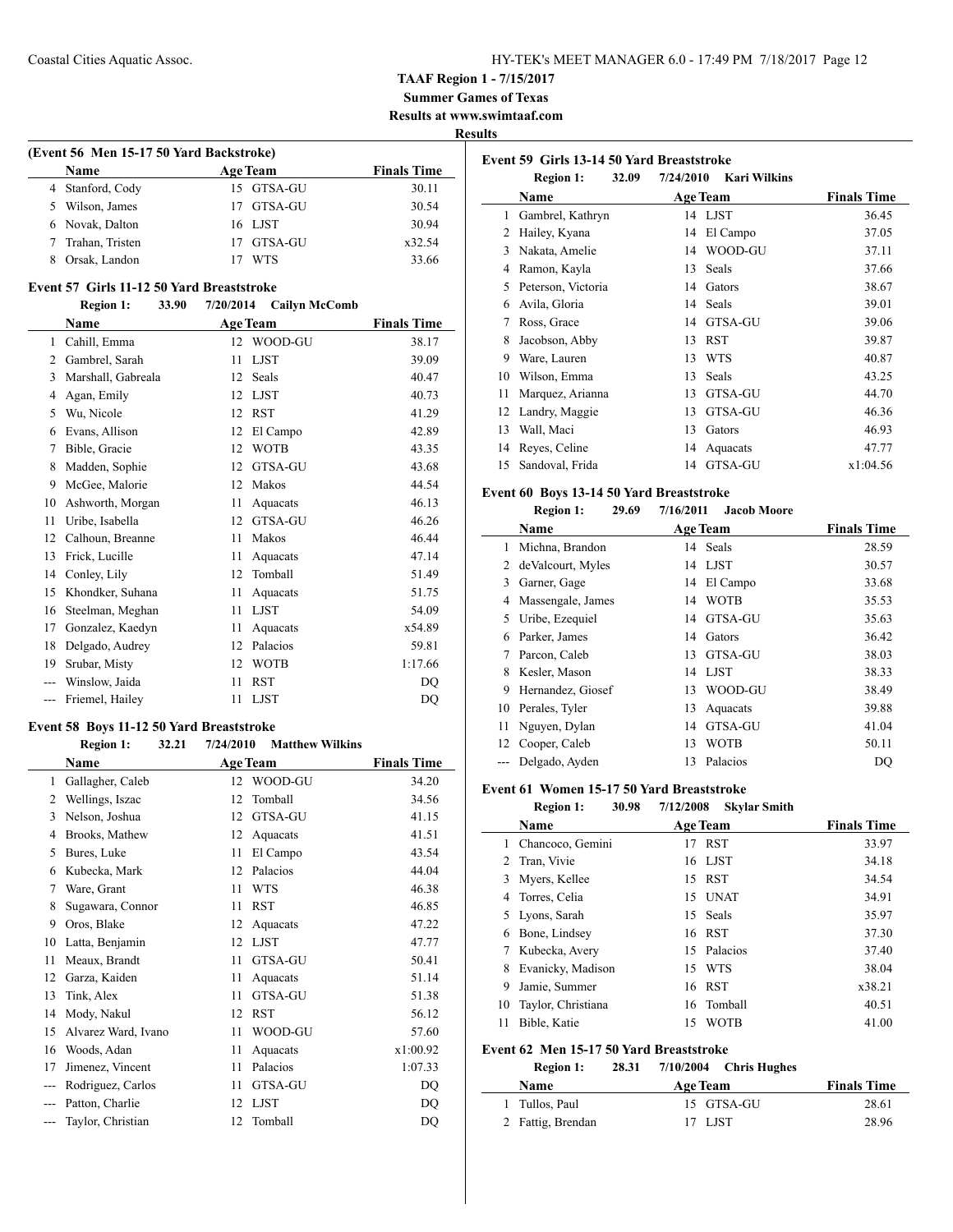**Summer Games of Texas Results at www.swimtaaf.com**

## **Results**

 $\overline{\phantom{a}}$ 

|    | (Event 62 Men 15-17 50 Yard Breaststroke) |                      |                    |  |  |
|----|-------------------------------------------|----------------------|--------------------|--|--|
|    | <b>Name</b>                               | <b>Age Team</b>      | <b>Finals Time</b> |  |  |
| 3  | Konvicka, Matthew                         | Seals<br>17          | 30.22              |  |  |
| 4  | Miller, Brayden                           | <b>RST</b><br>17     | 31.21              |  |  |
| 5  | Morgan, Darian                            | 16 GTSA-GU           | 32.06              |  |  |
| 6  | Satre, Alec                               | <b>GTSA-GU</b><br>17 | 32.07              |  |  |
| 7  | Steelman, Josh                            | LJST<br>15           | 33.64              |  |  |
| 8  | Alvarez Ward, Ian                         | WOOD-GU<br>16.       | 33.69              |  |  |
| 9  | Mann, Dakota                              | <b>WOTB</b><br>15    | 34.87              |  |  |
| 10 | Peterson, Zachary                         | Gators<br>16         | 35.19              |  |  |
| 11 | Stone, Benjamin                           | 16 GTSA-GU           | x39.15             |  |  |
| 12 | Landry, Noah                              | GTSA-GU<br>17        | x39.55             |  |  |
| 13 | Mody, Kunal                               | <b>RST</b><br>15     | 39.98              |  |  |

#### **Event 63 Girls 11-12 50 Yard Butterfly**

#### **Region 1: 28.39 7/20/2014 Savannah Goudeau**

|       | <b>Name</b>        |    | <b>Age Team</b> | <b>Finals Time</b> |
|-------|--------------------|----|-----------------|--------------------|
| 1     | Evans, Margaret    | 12 | El Campo        | 34.54              |
| 2     | Cahill, Emma       | 12 | WOOD-GU         | 34.58              |
| 3     | Dean, Kendall      | 11 | <b>UNAT</b>     | 34.63              |
| 4     | Demers, Avery      | 11 | Makos           | 35.88              |
| 5     | Marshall, Gabreala | 12 | Seals           | 35.98              |
| 6     | Edwards, Jordynn   | 12 | <b>GTSA-GU</b>  | 36.03              |
| 7     | Rincones, Leah     | 12 | <b>RST</b>      | 36.24              |
| 8     | Dean, Mylee        | 11 | <b>UNAT</b>     | 36.31              |
| 9     | Moore, Kamrynn     | 12 | <b>WOTB</b>     | 38.98              |
| 10    | Uribe, Isabella    | 12 | <b>GTSA-GU</b>  | 39.72              |
| 11    | Calhoun, Hannah    | 12 | Makos           | 39.73              |
| 12    | Deleon, Lyanna     | 12 | <b>RST</b>      | 42.09              |
| 13    | Calhoun, Breanne   | 11 | Makos           | 42.30              |
| 14    | Bower, Ella        | 12 | <b>WOTB</b>     | 44.26              |
| $*15$ | Khondker, Suhana   | 11 | Aquacats        | 45.61              |
| $*15$ | Conley, Lily       | 12 | Tomball         | 45.61              |
| 17    | Adams, Elisa       | 11 | <b>BLAIR</b>    | 46.93              |
| 18    | Garcia, Elena      | 11 | Makos           | x49.46             |
| 19    | Segovia, Loryn     | 11 | <b>WOTB</b>     | 58.16              |
| 20    | Srubar, Misty      | 12 | <b>WOTB</b>     | x1:23.34           |
|       | Davis, McKenzie    | 11 | WOOD-GU         | DQ                 |
|       | Broussard, Malaika | 11 | GTSA-GU         | DQ                 |
|       |                    |    |                 |                    |

## **Event 64 Boys 11-12 50 Yard Butterfly**

#### **Region 1: 29.06 7/12/2008 Logan Campbell**

|    | Name              |    | <b>Age Team</b> | <b>Finals Time</b> |
|----|-------------------|----|-----------------|--------------------|
| 1  | Gallagher, Caleb  |    | 12 WOOD-GU      | 30.53              |
| 2  | Owens, Kole       |    | 12 LJST         | 30.57              |
| 3  | Goodrich, Dustin  | 12 | RST             | 32.03              |
| 4  | Garner, Zane      | 11 | El Campo        | 34.35              |
| 5  | Wellings, Iszac   |    | 12 Tomball      | 34.67              |
| 6  | West, Carter      | 12 | GTSA-GU         | 37.95              |
| 7  | Chaney, Donovan   | 11 | GTSA-GU         | 38.92              |
| 8  | Meaux, Brandt     | 11 | GTSA-GU         | 40.98              |
| 9  | Garza, Kaiden     | 11 | Aquacats        | 47.72              |
| 10 | Bowman, Max       | 11 | <b>RST</b>      | 49.03              |
| 11 | Rodriguez, Carlos | 11 | GTSA-GU         | x50.36             |
| 12 | Patton, Charlie   | 12 | <b>LJST</b>     | 58.77              |
| 13 | Jimenez, Vincent  | 11 | Palacios        | 1:10.00            |

| --- Woods, Adan       | 11 Aquacats | DO |
|-----------------------|-------------|----|
| --- Vargas, Michael   | 12 Aquacats | DO |
| --- Taylor, Christian | 12 Tomball  | DO |

## **Event 65 Girls 13-14 50 Yard Butterfly**

|    | <b>Region 1:</b><br>27.10 | 7/20/2014<br><b>Ivy Willis</b> |                    |
|----|---------------------------|--------------------------------|--------------------|
|    | Name                      | <b>Age Team</b>                | <b>Finals Time</b> |
| 1  | Pierce, Morgan            | 14 El Campo                    | 29.62              |
| 2  | May, Kenedy               | <b>RST</b><br>14               | 29.92              |
| 3  | Murdie, Aria              | Gators<br>14                   | 31.24              |
| 4  | Malit, Kelsie             | <b>RST</b><br>14               | 31.27              |
| 5  | Hamlin, Mia               | <b>WTS</b><br>14               | 32.10              |
| 6  | Beal, Kendall             | El Campo<br>13                 | 32.19              |
| 7  | Vargas, Glory             | Aquacats<br>13                 | 34.00              |
| 8  | Peterson, Victoria        | Gators<br>14                   | 34.52              |
| 9  | Respondek, Riley          | El Campo<br>14                 | 34.80              |
| 10 | Chancoco, Deanna          | <b>RST</b><br>13               | 35.53              |
| 11 | Sanders, Summer           | <b>LJST</b><br>13              | 36.05              |
| 12 | Velazquez, Kelly          | GTSA-GU<br>13                  | 36.85              |
| 13 | Juarez, Melody            | <b>RST</b><br>14               | x37.53             |
| 14 | Ramon, Kayla              | Seals<br>13                    | 38.38              |
| 15 | Wall, Maci                | 13<br>Gators                   | 43.06              |
| 16 | Marquez, Arianna          | GTSA-GU<br>13                  | 44.47              |
| 17 | Lechman, Robyn            | Makos<br>13                    | 46.10              |

## **Event 66 Boys 13-14 50 Yard Butterfly**

|    | <b>Region 1:</b><br>24.59 | 7/24/2010         | <b>Logan Sheffield</b> |
|----|---------------------------|-------------------|------------------------|
|    | Name                      | <b>Age Team</b>   | <b>Finals Time</b>     |
| 1  | Gasiorowski, Ryan         | 14 LJST           | 26.70                  |
| 2  | Michna, Brandon           | Seals<br>14       | 26.98                  |
| 3  | Cobb, Noah                | <b>LJST</b><br>14 | 28.56                  |
| 4  | Orsak, Lathon             | WTS<br>14         | 29.00                  |
| 5  | Garner, Gage              | El Campo<br>14    | 30.77                  |
| 6  | Trihus, Micah             | <b>LJST</b><br>13 | 31.01                  |
| 7  | Uribe, Ezequiel           | GTSA-GU<br>14     | 31.21                  |
| 8  | Parcon, Caleb             | GTSA-GU<br>13     | 33.88                  |
| 9  | Massengale, James         | <b>WOTB</b><br>14 | 34.55                  |
| 10 | Riley, Donte              | GTSA-GU<br>13     | 36.46                  |
| 11 | Li, Tianjian              | GTSA-GU<br>13     | x38.08                 |
| 12 | Calhoun, Trevor           | 13<br>Gators      | 39.92                  |
| 13 | Taylor, Christopher       | Tomball<br>13     | 44.91                  |

#### **Event 67 Women 15-17 50 Yard Butterfly**

|    | 27.32<br><b>Region 1:</b> | 7/24/2010<br><b>Blythe Nava</b> |                    |
|----|---------------------------|---------------------------------|--------------------|
|    | Name                      | <b>Age Team</b>                 | <b>Finals Time</b> |
| 1  | Sliva, Hannah             | 16 Aquacats                     | 30.42              |
| 2  | Rocha, Veronica           | 15 GTSA-GU                      | 30.50              |
| 3  | Tran, Vivie               | 16 LJST                         | 30.59              |
| 4  | Vargas, Faith             | 16 Aquacats                     | 32.06              |
| 5  | Alford, Jordan            | LJST<br>17                      | 32.67              |
| 6  | Baldwin, Makayla          | 16 Tomball                      | 32.82              |
| 7  | Jamie, Summer             | <b>RST</b><br>16                | 34.46              |
| 8  | Martinez, Leilani         | GTSA-GU<br>17                   | 35.86              |
| 9  | Woodul, Samantha          | 15 GTSA-GU                      | 36.08              |
| 10 | Baldridge, Annalise       | 16 Aquacats                     | 36.35              |
| 11 | May, Hailey               | <b>RST</b><br>17                | 39.49              |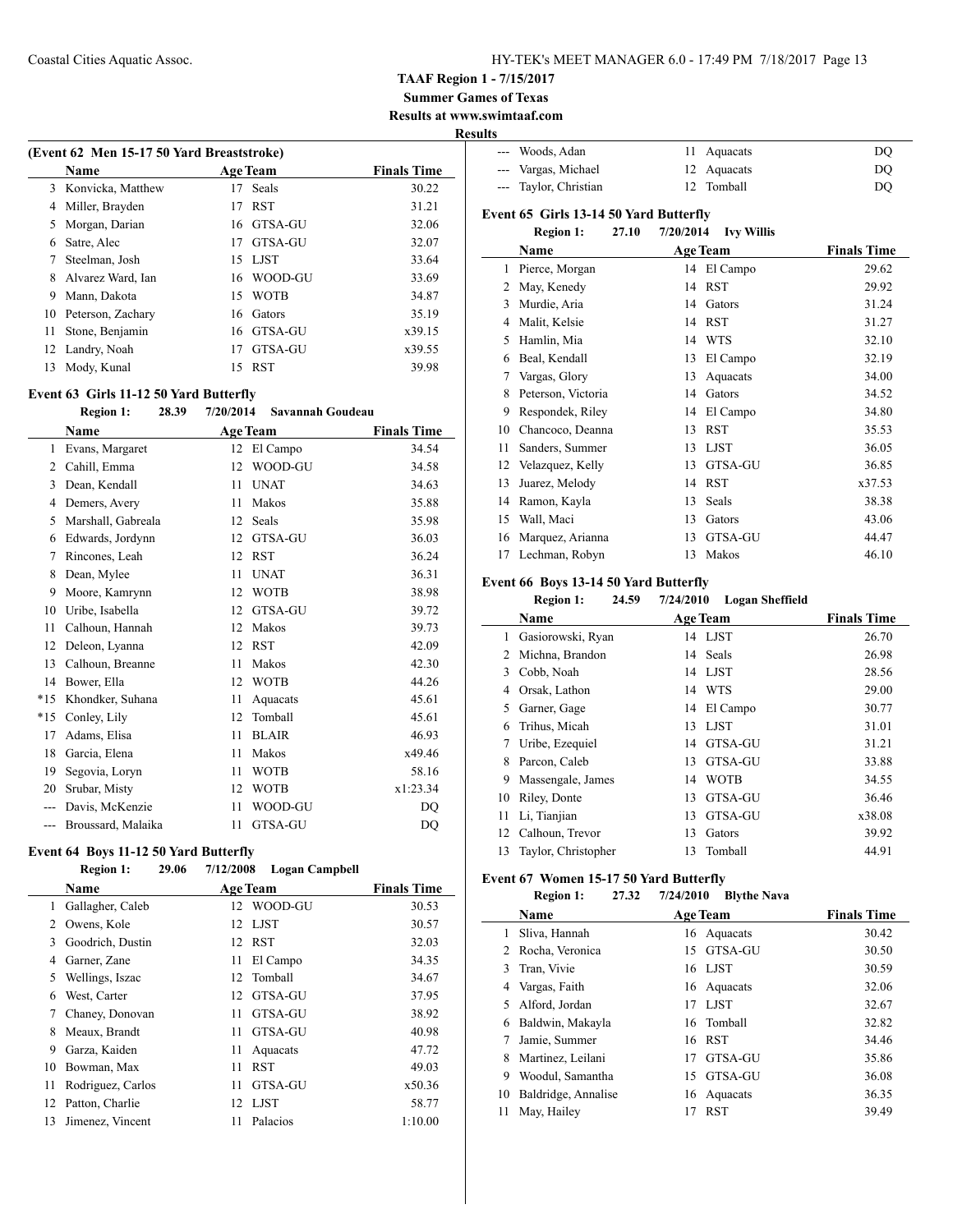**TAAF Region 1 - 7/15/2017**

**Summer Games of Texas Results at www.swimtaaf.com**

**Results**

|                | Event 68 Men 15-17 50 Yard Butterfly |                                 |                    |
|----------------|--------------------------------------|---------------------------------|--------------------|
|                | 24.00<br><b>Region 1:</b>            | 7/15/2006<br><b>Roel Rivera</b> |                    |
|                | <b>Name</b>                          | <b>Age Team</b>                 | <b>Finals Time</b> |
| 1              | Fletcher, Vincent                    | GTSA-GU<br>16                   | 24.51              |
| $\overline{c}$ | Ross, Gavin                          | GTSA-GU<br>17                   | 25.62              |
| 3              | Konvicka, Matthew                    | Seals<br>17                     | 25.88              |
| 4              | Durio, Trey                          | Palacios<br>17                  | 26.07              |
| *5             | Logan, Landon                        | <b>LJST</b><br>15               | 27.09              |
| *5             | Smith, Conner                        | Tomball<br>16                   | 27.09              |
| 7              | Stanford, Cody                       | GTSA-GU<br>15                   | 27.61              |
| 8              | Camargo, Edmundo                     | <b>GTSA-GU</b><br>16            | x28.23             |
| 9              | Howell, Zackary                      | <b>WTS</b><br>16                | 28.60              |
| 10             | Orsak, Landon                        | <b>WTS</b><br>17                | 30.40              |
| 11             | Trahan, Tristen                      | GTSA-GU<br>17                   | x30.79             |
| 12             | Oliphant, Nathan                     | GTSA-GU<br>16                   | x30.99             |
| 13             | Alvarez Ward, Ian                    | WOOD-GU<br>16                   | 31.28              |
| 14             | Peterson, Zachary                    | Gators<br>16                    | 34.06              |
| 15             | Cheng, Kevin                         | GTSA-GU<br>16                   | x36.03             |
| 16             | Landry, Noah                         | GTSA-GU<br>17                   | x36.16             |
| 17             | Stone, Benjamin                      | GTSA-GU<br>16                   | x37.39             |

#### **Event 69 Girls 11-12 50 Yard Freestyle**

|    | <b>Region 1:</b><br>26.73 | 7/2000 | L Paul          |                    |
|----|---------------------------|--------|-----------------|--------------------|
|    | Name                      |        | <b>Age Team</b> | <b>Finals Time</b> |
| 1  | Jones, Grace              | 12     | <b>RST</b>      | 29.31              |
| 2  | Dean, Kendall             | 11     | <b>UNAT</b>     | 29.45              |
| 3  | Cahill, Emma              | 12     | WOOD-GU         | 30.02              |
| 4  | Evans, Rachel             | 12     | El Campo        | 30.50              |
| 5  | Masters, Ann Marie        | 11     | <b>RST</b>      | 30.69              |
| 6  | Edwards, Jordynn          | 12     | <b>GTSA-GU</b>  | 31.42              |
| 7  | Dean, Mylee               | 11     | <b>UNAT</b>     | 31.85              |
| 8  | Demers, Avery             | 11     | Makos           | 32.04              |
| 9  | Evans, Margaret           | 12     | El Campo        | 32.27              |
| 10 | Wu, Nicole                | 12     | <b>RST</b>      | 32.86              |
| 11 | Brown, Emily              | 11     | <b>LJST</b>     | 33.29              |
| 12 | Madden, Sophie            | 12     | <b>GTSA-GU</b>  | 33.33              |
| 13 | Marshall, Gabreala        | 12     | Seals           | 33.38              |
| 14 | Agan, Emily               | 12     | <b>LJST</b>     | 33.83              |
| 15 | Calhoun, Hannah           | 12     | Makos           | 34.34              |
| 16 | Evans, Allison            | 12     | El Campo        | 35.13              |
| 17 | Moore, Kamrynn            | 12     | <b>WOTB</b>     | 35.22              |
| 18 | Frick, Lucille            | 11     | Aquacats        | 35.34              |
| 19 | McGee, Malorie            | 12     | Makos           | 35.79              |
| 20 | Conley, Lily              | 12     | Tomball         | 36.22              |
| 21 | Matthys, Isabel           | 12     | <b>WTS</b>      | 36.34              |
| 22 | Adams, Elisa              | 11     | <b>BLAIR</b>    | 36.86              |
| 23 | Broussard, Malaika        | 11     | <b>GTSA-GU</b>  | 37.12              |
| 24 | Calhoun, Breanne          | 11     | Makos           | x37.30             |
| 25 | Winslow, Jaida            | 11     | <b>RST</b>      | x39.08             |
| 26 | Ashworth, Morgan          | 11     | Aquacats        | 39.58              |
| 27 | Grones, Bethany           | 11     | Palacios        | 39.84              |
| 28 | Friemel, Hailey           | 11     | <b>LJST</b>     | 42.95              |
| 29 | Slay, Ava                 | 11     | <b>RST</b>      | x43.27             |
| 30 | Delgado, Audrey           | 12     | Palacios        | 43.29              |
| 31 | Slater, Sidney            | 11     | <b>LJST</b>     | x43.76             |

| 12 GTSA-GU         | x44.15 |
|--------------------|--------|
| <b>WOTB</b><br>11  | 44.78  |
| Makos<br>11        | x45.70 |
| WOOD-GU<br>11      | 45.80  |
| Aquacats<br>11.    | 48.54  |
| Aquacats<br>11     | x48.92 |
| Freeport<br>11     | 49.37  |
| <b>WOTB</b><br>12. | 54.11  |
| GTSA-GU<br>11      | x56.97 |
|                    |        |

## **Event 70 Boys 11-12 50 Yard Freestyle**

|                | <b>Region 1:</b><br>25.32 | 7/9/2005 | <b>Cody Armstrong</b> |                    |
|----------------|---------------------------|----------|-----------------------|--------------------|
|                | Name                      |          | <b>Age Team</b>       | <b>Finals Time</b> |
| $\mathbf{1}$   | Gallagher, Caleb          | 12       | WOOD-GU               | 28.36              |
| $\overline{c}$ | Howell, Andrew            | 12       | <b>WTS</b>            | 28.42              |
| 3              | Vannerson, Reese          | 12       | <b>RST</b>            | 29.10              |
| 4              | Wellings, Iszac           | 12       | Tomball               | 30.36              |
| 5              | Reves, Sergio             | 12       | Seals                 | 31.78              |
| 6              | Bures, Luke               | 11       | El Campo              | 32.05              |
| 7              | Johnson, Camden           | 11       | Makos                 | 32.15              |
| 8              | Latta, Benjamin           | 12       | <b>LJST</b>           | 32.46              |
| 9              | Garner, Zane              | 11       | El Campo              | 33.14              |
| 10             | Chaney, Donovan           | 11       | <b>GTSA-GU</b>        | 33.39              |
| 11             | Hernandez, Cameron        | 12       | El Campo              | 34.34              |
| 12             | Sugawara, Ian             | 11       | <b>RST</b>            | 34.48              |
| 13             | Nelson, Joshua            | 12       | GTSA-GU               | 34.59              |
| 14             | Meaux, Brandt             | 11       | GTSA-GU               | 35.36              |
| 15             | Kubecka, Mark             | 12       | Palacios              | 35.69              |
| 16             | Garza, Kaiden             | 11       | Aquacats              | 35.79              |
| 17             | Rodriguez, Felix          | 12       | Aquacats              | 35.83              |
| 18             | Rodriguez, Carlos         | 11       | GTSA-GU               | x37.61             |
| 19             | Rodriguez, Rene'          | 12       | <b>WOTB</b>           | 37.79              |
| 20             | Biggerstaff, Ryan         | 11       | Aquacats              | 38.00              |
| 21             | Patton, Charlie           | 12       | <b>LJST</b>           | 41.09              |
| 22             | Mody, Nakul               | 12       | <b>RST</b>            | 41.10              |
| 23             | Sandoval, Leonardo        | 12       | GTSA-GU               | x43.48             |
| 24             | Woods, Adan               | 11       | Aquacats              | x43.68             |
| 25             | Bowman, Max               | 11       | <b>RST</b>            | x45.31             |
| 26             | Morris, Easton            | 11       | GTSA-GU               | x45.86             |
| 27             | Jimenez, Vincent          | 11       | Palacios              | 46.32              |
| 28             | Alvarez Ward, Ivano       | 11       | WOOD-GU               | 50.46              |
| ---            | Taylor, Christian         | 12       | Tomball               | DO                 |

#### **Event 71 Girls 13-14 50 Yard Freestyle Region 1: 25.27 7/20/2014 Hope Willis**

|    | <b>REPROIL 1:</b><br>43.ZI | 772072014<br>поре williams |                    |
|----|----------------------------|----------------------------|--------------------|
|    | Name                       | <b>Age Team</b>            | <b>Finals Time</b> |
|    | Waters, Jordyn             | 14 Seals                   | 25.39              |
| 2  | Gigar, Valerie             | 14 RST                     | 26.43              |
| 3. | Nakata, Amelie             | 14 WOOD-GU                 | 27.59              |
|    | 4 May, Kenedy              | 14 RST                     | 28.52              |
| 5. | Murdie, Aria               | 14 Gators                  | 28.84              |
|    | 6 Hailey, Kyana            | 14 El Campo                | 29.11              |
|    | Peterson, Victoria         | 14 Gators                  | 29.28              |
| 8  | Malone, Bailey             | <b>RST</b><br>13           | 29.39              |
| 9  | Guajardo, Ashley           | <b>WTS</b><br>13           | 29.51              |
| 10 | Vargas, Glory              | 13<br>Aquacats             | 29.60              |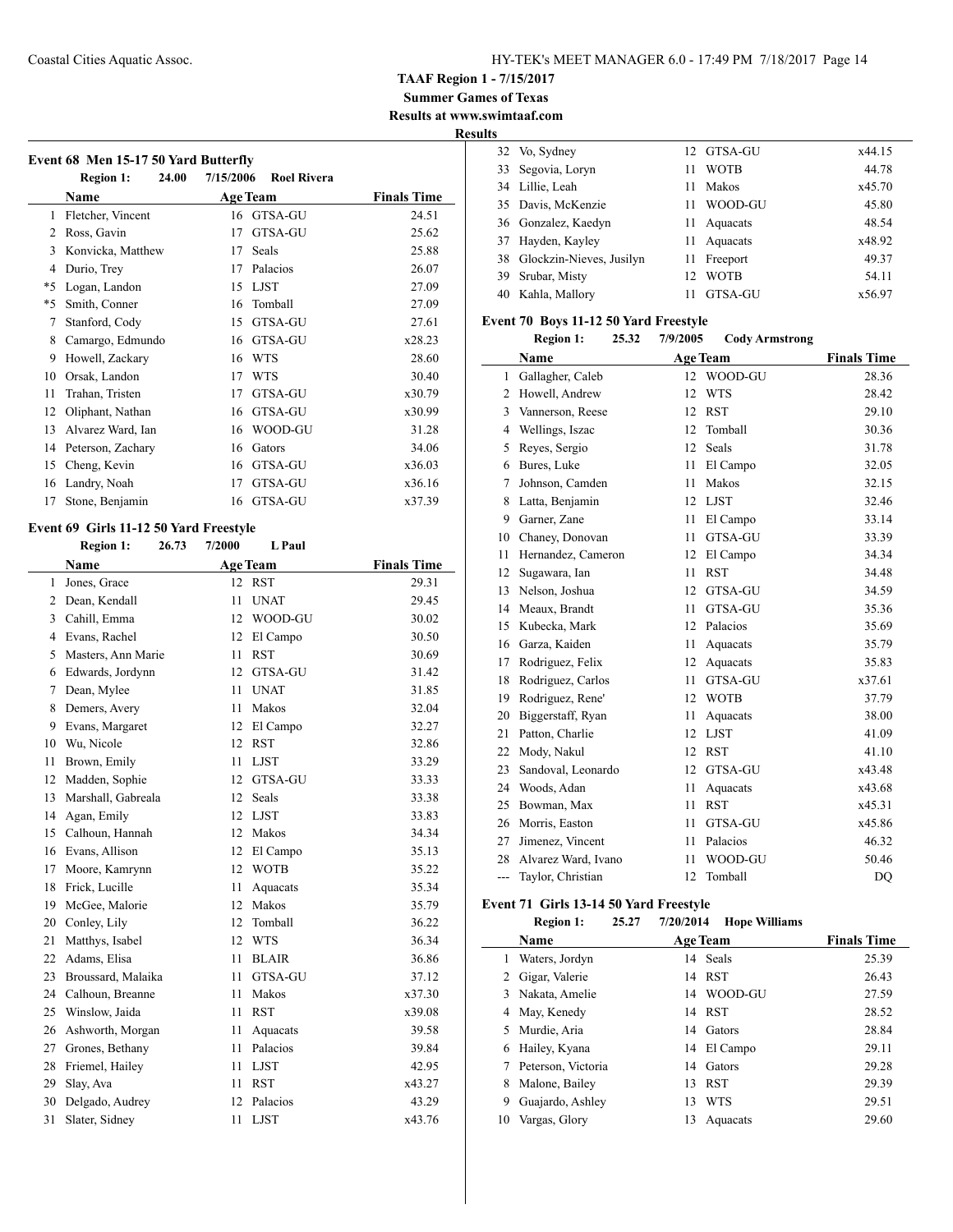**(Event 71 Girls 13-14 50 Yard Freestyle)**

**Name Age Team Finals Time**  Ross, Grace 14 GTSA-GU 29.80 Wilson, Emma 13 Seals 29.89 Ross, Erin 14 GTSA-GU 30.41 Grones, Brooke 13 Palacios 31.34 Ramon, Kayla 13 Seals 31.69 16 Velazquez, Kelly 13 GTSA-GU 33.51 Juarez, Mercedes 14 RST x33.82 18 Marquez, Arianna 13 GTSA-GU x34.19 Alvarez Ward, Inez 14 WOOD-GU 35.19 Wall, Maci 13 Gators 35.75 Lechman, Robyn 13 Makos 37.38 Landry, Maggie 13 GTSA-GU x37.44 23 Carlisle, Alexis 13 Freeport 38.38 24 Reyes, Celine 14 Aquacats 40.41

#### Coastal Cities Aquatic Assoc. HY-TEK's MEET MANAGER 6.0 - 17:49 PM 7/18/2017 Page 15

**TAAF Region 1 - 7/15/2017**

**Summer Games of Texas Results at www.swimtaaf.com**

**Results**

| . |                        |             |        |
|---|------------------------|-------------|--------|
|   | 11 Baldridge, Annalise | 16 Aquacats | 30.21  |
|   | 12 Taylor, Christiana  | 16 Tomball  | 32.28  |
|   | 13 May, Hailey         | 17 RST      | x32.44 |
|   | 14 Espinoza, Elizabeth | 15 Freeport | 32.86  |
|   | 15 Behan, Anna         | 15 WOTB     | 37.40  |

#### **Event 74 Men 15-17 50 Yard Freestyle**

|                | <b>Region 1:</b><br>21.81 | <b>Nicholas Ward</b><br>7/9/2005 |                    |
|----------------|---------------------------|----------------------------------|--------------------|
|                | Name                      | <b>Age Team</b>                  | <b>Finals Time</b> |
| 1              | Fletcher, Vincent         | GTSA-GU<br>16                    | 22.19              |
| $\overline{c}$ | Miller, Brayden           | <b>RST</b><br>17                 | 23.81              |
| 3              | Satre, Alec               | GTSA-GU<br>17                    | 23.94              |
| 4              | Durio, Trey               | Palacios<br>17                   | 24.31              |
| 5              | Tullos, Paul              | GTSA-GU<br>15                    | 24.73              |
| 6              | Novak, Dalton             | <b>LJST</b><br>16                | 24.90              |
| 7              | Smith, Conner             | Tomball<br>16                    | 25.14              |
| 8              | Valladares, Bryant        | <b>RST</b><br>15                 | 25.34              |
| 9              | Camargo, Edmundo          | GTSA-GU<br>16                    | x25.51             |
| 10             | Howell, Zackary           | <b>WTS</b><br>16                 | 25.75              |
| 11             | Fattig, Brendan           | 17<br><b>LJST</b>                | 25.85              |
| 12             | Morgan, Darian            | GTSA-GU<br>16                    | x25.91             |
| 13             | Steelman, Josh            | <b>LJST</b><br>15                | 26.01              |
| 14             | Wilson, James             | GTSA-GU<br>17                    | x26.24             |
| 15             | Oliphant, Nathan          | GTSA-GU<br>16                    | x26.45             |
| 16             | Alvarez Ward, Ian         | WOOD-GU<br>16                    | 27.08              |
| 17             | Brown, Kyle               | <b>LJST</b><br>17                | x27.36             |
| 18             | Trahan, Tristen           | GTSA-GU<br>17                    | x27.57             |
| 19             | Peterson, Zachary         | 16<br>Gators                     | 27.76              |
| 20             | Orsak, Landon             | <b>WTS</b><br>17                 | 28.31              |
| 21             | Mody, Kunal               | <b>RST</b><br>15                 | 29.39              |
| 22             | Landry, Noah              | GTSA-GU<br>17                    | x31.07             |
| 23             | Cheng, Kevin              | GTSA-GU<br>16                    | x33.18             |

#### **Event 75 Girls 11-12 100 Yard IM**

#### **Region 1: 1:09.25 7/20/2014 Camryn Jansky**

|               | Name               |         |    | <b>Age Team</b> | <b>Finals Time</b> |
|---------------|--------------------|---------|----|-----------------|--------------------|
| 1             | Gambrel, Sarah     |         |    | 11 LJST         | 1:19.47            |
|               | 36.71              | 42.76   |    |                 |                    |
| $\mathcal{L}$ | Marshall, Gabreala |         |    | 12 Seals        | 1:23.97            |
|               | 40.15              | 43.82   |    |                 |                    |
| 3             | Uribe, Isabella    |         | 12 | GTSA-GU         | 1:27.39            |
|               | 42.36              | 45.03   |    |                 |                    |
| 4             | McGee, Malorie     |         |    | 12 Makos        | 1:27.43            |
|               | 40.48              | 46.95   |    |                 |                    |
| 5             | Bible, Gracie      |         | 12 | <b>WOTB</b>     | 1:34.11            |
| 6             | Steelman, Meghan   |         | 11 | LJST            | 1:50.88            |
|               | 49.94              | 1:00.94 |    |                 |                    |
| 7             | Davis, McKenzie    |         | 11 | WOOD-GU         | 2:03.96            |
|               | 57.43              | 1:06.53 |    |                 |                    |
| 8             | Slater, Sidney     |         | 11 | <b>LJST</b>     | 2:10.63            |
|               | 57.17              | 1:13.46 |    |                 |                    |

#### **Event 76 Boys 11-12 100 Yard IM**

#### **Region 1: 1:06.60 7/24/2010 Jordan Kacko**

| Name          | <b>Age Team</b> | <b>Finals Time</b> |
|---------------|-----------------|--------------------|
| 1 Owens, Kole | 12 LJST         | 1:08.88            |
| 32.84         | 36.04           |                    |

# Sandoval, Frida 14 GTSA-GU x43.78

#### **Event 72 Boys 13-14 50 Yard Freestyle<br>Region 1: 23.36 7/14/2007 Region 1: 23.36 7/14/2007 Cody Armstrong**

|    | Name                |    | <b>Age Team</b> | <b>Finals Time</b> |
|----|---------------------|----|-----------------|--------------------|
| 1  | Michna, Brandon     | 14 | Seals           | 24.73              |
| 2  | Orsak, Lathon       | 14 | <b>WTS</b>      | 26.30              |
| 3  | Boettcher, Kase     | 13 | <b>RST</b>      | 26.35              |
| 4  | Cobb, Noah          | 14 | <b>LJST</b>     | 26.53              |
| 5  | Trihus, Micah       | 13 | <b>LJST</b>     | 27.59              |
| 6  | Garner, Gage        | 14 | El Campo        | 28.06              |
| 7  | Bailes, Jacob       | 14 | <b>WOTB</b>     | 29.11              |
| 8  | Parker, James       | 14 | Gators          | 29.17              |
| 9  | Riley, Donte        | 13 | GTSA-GU         | 29.94              |
| 10 | Li, Tianjian        | 13 | GTSA-GU         | 30.05              |
| 11 | Nguyen, Dylan       | 14 | GTSA-GU         | 30.29              |
| 12 | Perales, Tyler      | 13 | Aquacats        | 30.90              |
| 13 | Bower, Payton       | 14 | <b>WOTB</b>     | 31.69              |
| 14 | Wright, Jordan      | 13 | Aquacats        | 32.53              |
| 15 | Calhoun, Trevor     | 13 | Gators          | 32.77              |
| 16 | Taylor, Christopher | 13 | Tomball         | 32.88              |
| 17 | Gilley, Caleb       | 14 | GTSA-GU         | x33.76             |
| 18 | Cooper, Caleb       | 13 | <b>WOTB</b>     | 34.73              |
| 19 | Ryman, Tanner       | 13 | Aquacats        | 40.38              |
| 20 | Delgado, Ayden      | 13 | Palacios        | 44.12              |
| 21 | Martinez, Adrian    | 13 | Aquacats        | x45.56             |
|    |                     |    |                 |                    |

#### **Event 73 Women 15-17 50 Yard Freestyle**

|    | <b>Region 1:</b><br>24.34 | 7/12/2008<br><b>Skylar Smith</b> |                    |
|----|---------------------------|----------------------------------|--------------------|
|    | <b>Name</b>               | <b>Age Team</b>                  | <b>Finals Time</b> |
|    | 1 Thompson, Karley        | GTSA-GU<br>17                    | 25.09              |
| 2  | Gallagher, Megan          | WOOD-GU<br>15                    | 27.02              |
| 3  | Tran, Vivie               | 16 LJST                          | 27.38              |
| 4  | Gage, Sarita              | 15 RST                           | 27.39              |
| 5  | Kubecka, Avery            | 15 Palacios                      | 28.26              |
| 6  | Rocha, Veronica           | GTSA-GU<br>15                    | 28.51              |
|    | Alford, Jordan            | 17 LJST                          | 28.64              |
| 8  | Bone, Lindsey             | <b>RST</b><br>16                 | 28.78              |
| 9  | Evanicky, Madison         | <b>WTS</b><br>15                 | 29.07              |
| 10 | Jamie, Summer             | <b>RST</b><br>16                 | 29.68              |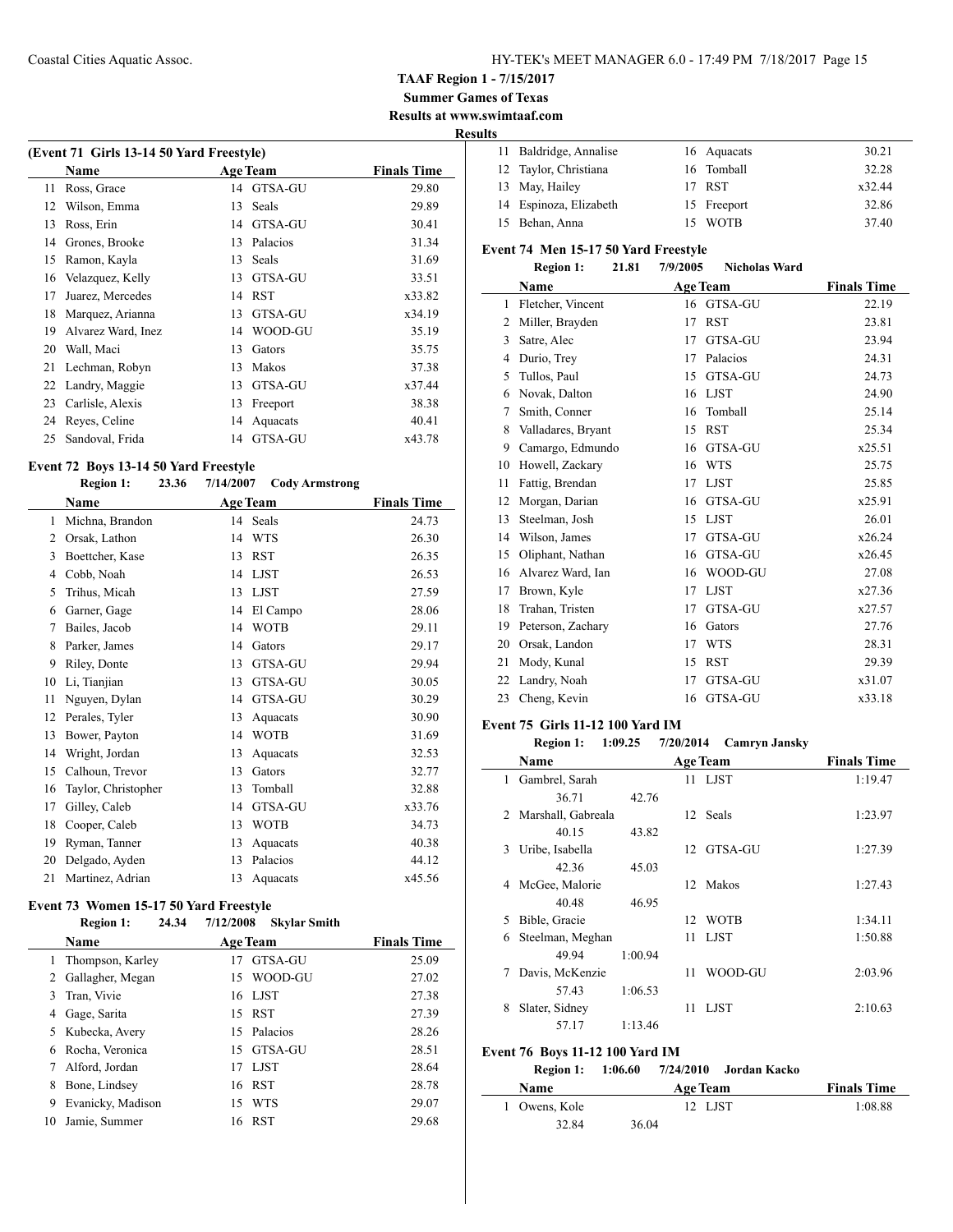**Summer Games of Texas**

**Results at www.swimtaaf.com**

#### **Results**

 $\overline{\phantom{a}}$ 

## **(Event 76 Boys 11-12 100 Yard IM) Name Age Team Finals Time** 2 Gallagher, Caleb 12 WOOD-GU 1:10.54 33.70 36.84 3 Goodrich, Dustin 12 RST 1:12.93 4 Reyes, Sergio 12 Seals 1:19.34 37.80 41.54 5 Wellings, Iszac 12 Tomball 1:19.72 38.45 41.27 6 Bures, Luke 11 El Campo 1:25.70 38.25 47.45 7 Brooks, Mathew 12 Aquacats 1:26.59 43.38 43.21 8 Latta, Benjamin 12 LJST 1:30.66 43.26 47.40 -- Taylor, Christian 12 Tomball DQ

#### **Event 77 Girls 13-14 100 Yard IM**

## **Region 1: 1:03.32 7/20/2014 Hope Williams**

|              | Name             |       |    | <b>Age Team</b> | <b>Finals Time</b> |
|--------------|------------------|-------|----|-----------------|--------------------|
| $\mathbf{1}$ | Sanders, Summer  |       |    | 13 LJST         | 1:09.32            |
|              | 31.12            | 38.20 |    |                 |                    |
| 2            | Gambrel, Kathryn |       |    | 14 LJST         | 1:13.50            |
|              | 35.28            | 38.22 |    |                 |                    |
| 3            | Murdie, Aria     |       |    | 14 Gators       | 1:13.66            |
|              | 33.31            | 40.35 |    |                 |                    |
| 4            | Avila, Gloria    |       |    | 14 Seals        | 1:14.23            |
|              | 34.47            | 39.76 |    |                 |                    |
| 5            | Malit, Kelsie    |       |    | 14 RST          | 1:18.38            |
|              | 35.28            | 43.10 |    |                 |                    |
| 6            | Hamlin, Mia      |       |    | 14 WTS          | 1:19.41            |
|              | 34.35            | 45.06 |    |                 |                    |
| 7            | Chancoco, Deanna |       | 13 | <b>RST</b>      | 1:19.77            |
|              | 36.72            | 43.05 |    |                 |                    |
| 8            | Ross, Grace      |       |    | 14 GTSA-GU      | 1:20.81            |
|              | 38.70            | 42.11 |    |                 |                    |
| 9            | Guajardo, Ashley |       | 13 | <b>WTS</b>      | 1:22.43            |
|              | 38.18            | 44.25 |    |                 |                    |
| 10           | Jacobson, Abby   |       | 13 | <b>RST</b>      | 1:23.76            |
|              | 38.59            | 45.17 |    |                 |                    |
| 11           | Ramon, Kayla     |       | 13 | Seals           | 1:24.10            |
|              | 40.11            | 43.99 |    |                 |                    |
| 12           | Velazquez, Kelly |       |    | 13 GTSA-GU      | 1:26.88            |
| 13           | Juarez, Melody   |       | 14 | <b>RST</b>      | x1:27.61           |
|              | 42.57            | 45.04 |    |                 |                    |
| 14           | Ware, Lauren     |       |    | 13 WTS          | 1:30.37            |
|              | 43.40            | 46.97 |    |                 |                    |
| 15           | Landry, Maggie   |       | 13 | GTSA-GU         | 1:33.42            |
|              | 43.09            | 50.33 |    |                 |                    |
| 16           | Lechman, Robyn   |       | 13 | Makos           | 1:43.57            |

|   | <b>Event 78 Boys 13-14 100 Yard IM</b> |       |           |                    |                    |
|---|----------------------------------------|-------|-----------|--------------------|--------------------|
|   | <b>Region 1:</b>                       | 58.55 | 7/13/2013 | <b>Casey Green</b> |                    |
|   | Name                                   |       |           | <b>Age Team</b>    | <b>Finals Time</b> |
| 1 | Michna, Brandon                        |       |           | 14 Seals           | 1:01.59            |
|   | 29.17                                  | 32.42 |           |                    |                    |
| 2 | deValcourt, Myles                      |       |           | 14 LJST            | 1:02.08            |
|   | 29.26                                  | 32.82 |           |                    |                    |
| 3 | Mackebon, Will                         |       |           | 14 Aquacats        | 1:03.63            |
|   | 28.45                                  | 35.18 |           |                    |                    |
| 4 | Uribe, Ezequiel                        |       |           | 14 GTSA-GU         | 1:13.17            |
|   | 33.91                                  | 39.26 |           |                    |                    |
| 5 | Parcon, Caleb                          |       | 13        | GTSA-GU            | 1:14.37            |
|   | 35.40                                  | 38.97 |           |                    |                    |
| 6 | Massengale, James                      |       | 14        | <b>WOTB</b>        | 1:15.88            |
|   | 36.00                                  | 39.88 |           |                    |                    |
| 7 | Parker, James                          |       | 14        | Gators             | 1:16.83            |
| 8 | Li, Tianjian                           |       | 13        | GTSA-GU            | 1:26.99            |
|   | 39.09                                  | 47.90 |           |                    |                    |
| 9 | Taylor, Christopher                    |       | 13        | Tomball            | 1:35.07            |
|   | 46.47                                  | 48.60 |           |                    |                    |

## **Event 79 Women 15-17 100 Yard IM**

#### **Region 1: 1:02.12 7/16/2016 Karley Thompson**

|              | Name               |       |    | <b>Age Team</b> | <b>Finals Time</b> |
|--------------|--------------------|-------|----|-----------------|--------------------|
| 1            | Thompson, Karley   |       | 17 | GTSA-GU         | 1:03.79            |
|              | 28.81              | 34.98 |    |                 |                    |
| 2            | Lyons, Sarah       |       | 15 | Seals           | 1:07.64            |
|              | 30.77              | 36.87 |    |                 |                    |
| $\mathbf{3}$ | Alford, Jordan     |       |    | 17 LJST         | 1:10.83            |
|              | 32.60              | 38.23 |    |                 |                    |
| 4            | Chancoco, Gemini   |       |    | 17 RST          | 1:11.39            |
|              | 34.76              | 36.63 |    |                 |                    |
| 5            | Myers, Kellee      |       | 15 | <b>RST</b>      | 1:12.44            |
|              | 33.84              | 38.60 |    |                 |                    |
| 6            | Gallagher, Megan   |       | 15 | WOOD-GU         | 1:12.74            |
|              | 33.64              | 39.10 |    |                 |                    |
| 7            | Gambrel, Rachel    |       | 16 | LJST            | 1:13.32            |
|              | 33.44              | 39.88 |    |                 |                    |
| 8            | Sliva, Hannah      |       | 16 | Aquacats        | 1:14.43            |
|              | 34.20              | 40.23 |    |                 |                    |
| 9            | Baldwin, Makayla   |       | 16 | Tomball         | 1:19.53            |
| 10           | Taylor, Christiana |       | 16 | Tomball         | 1:20.15            |
|              | 36.97              | 43.18 |    |                 |                    |
| 11           | Woodul, Samantha   |       | 15 | GTSA-GU         | 1:21.59            |
| 12           | Martinez, Leilani  |       | 17 | GTSA-GU         | 1:22.84            |
|              | 38.95              | 43.89 |    |                 |                    |

#### **Event 80 Men 15-17 100 Yard IM**

#### **Region 1: 56.06 7/14/2012 Carter Wallace**

| <b>Name</b>         |       | <b>Age Team</b> | <b>Finals Time</b> |
|---------------------|-------|-----------------|--------------------|
| Contreras, Salvador |       | GTSA-GU         | 58.22              |
| 27.02               | 31.20 |                 |                    |
| 2 Konvicka, Matthew |       | <b>Seals</b>    | 58.67              |
| 26.93               | 31.74 |                 |                    |
| Tullos, Paul        |       | 15 GTSA-GU      | 1:00.90            |
| 29.00               | 31.90 |                 |                    |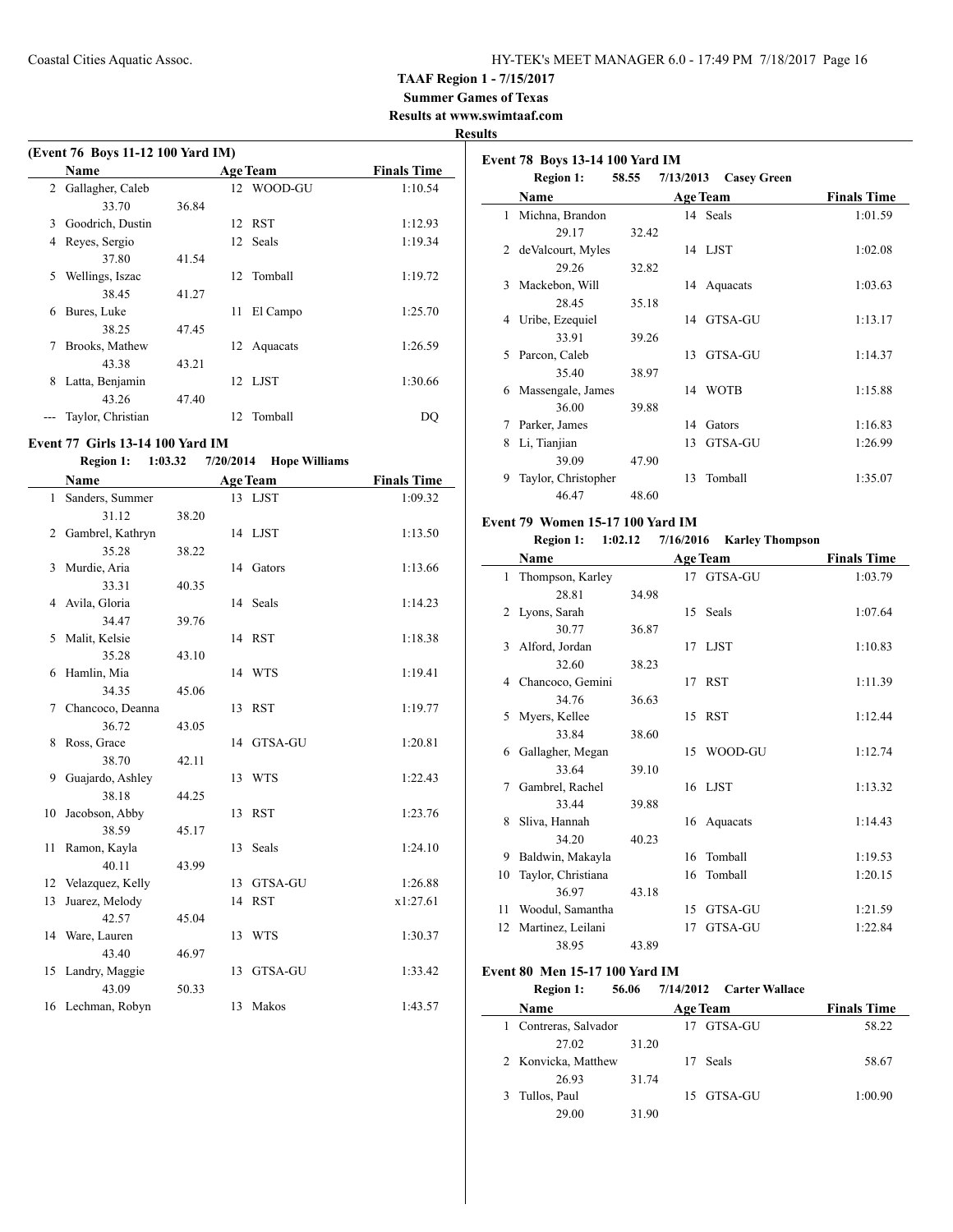**Summer Games of Texas**

**Results at www.swimtaaf.com**

## **Results**

## **(Event 80 Men 15-17 100 Yard IM) Name Age Team Finals Time** 4 Stanford, Cody 15 GTSA-GU 1:05.07 29.73 35.34 5 Camargo, Edmundo 16 GTSA-GU x1:05.89 30.58 35.31 6 Fattig, Brendan 17 LJST 1:06.73 31.50 35.23 7 Morgan, Darian 16 GTSA-GU x1:07.06 32.42 34.64 8 Wilson, James 17 GTSA-GU x1:07.51 29.08 38.43 9 Steelman, Josh 15 LJST 1:07.93 31.86 36.07 10 Logan, Landon 15 LJST 1:09.27 31.92 37.35 11 Trahan, Tristen 17 GTSA-GU x1:13.15 32.78 40.37 12 Stone, Benjamin 16 GTSA-GU x1:22.75 40.04 42.71 --- Ross, Gavin 17 GTSA-GU DQ

#### **Event 81 Girls 13-14 200 Yard Freestyle**

**Region 1: 2:06.74 7/14/2007 Courtney Zamora**

|   | Name             |       |    | <b>Age Team</b> |       | <b>Finals Time</b> |
|---|------------------|-------|----|-----------------|-------|--------------------|
| 1 | Waters, Jordyn   |       |    | 14 Seals        |       | 1:59.20            |
|   | 27.35            | 30.43 |    | 30.65           | 30.77 |                    |
|   | 2 Pierce, Morgan |       | 14 | El Campo        |       | 2:14.04            |
|   | 30.21            | 34.43 |    | 35.49           | 33.91 |                    |
| 3 | Sanders, Summer  |       | 13 | LJST            |       | 2:14.73            |
|   | 31.40            | 35.13 |    | 34.59           | 33.61 |                    |
| 4 | Vargas, Glory    |       | 13 | Aquacats        |       | 2:31.41            |
|   | 32.68            | 37.14 |    | 40.51           | 41.08 |                    |
| 5 | Guajardo, Ashley |       | 13 | <b>WTS</b>      |       | 2:31.88            |
|   | 34.90            | 39.83 |    | 39.98           | 37.17 |                    |
| 6 | Respondek, Riley |       | 14 | El Campo        |       | 2:46.46            |
|   | 37.09            | 41.59 |    | 44.34           | 43.44 |                    |
| 7 | Wind, Madeline   |       | 13 | <b>WTS</b>      |       | 3:02.68            |
|   | 38.62            | 47.14 |    | 50.32           | 46.60 |                    |
| 8 | Reyes, Celine    |       | 14 | Aquacats        |       | 3:06.90            |
|   | 40.18            | 47.83 |    | 52.39           | 46.50 |                    |
|   |                  |       |    |                 |       |                    |

## **Event 82 Boys 13-14 200 Yard Freestyle**

## **Region 1: 1:51.46 7/20/2014 Salvador Contreras**

|   | <b>Name</b>     |       |    | <b>Age Team</b> |       | <b>Finals Time</b> |
|---|-----------------|-------|----|-----------------|-------|--------------------|
|   | Boettcher, Kase |       | 13 | <b>RST</b>      |       | 2:07.06            |
|   | 30.00           | 33.92 |    | 32.25           | 30.89 |                    |
| 2 | Kesler, Mason   |       | 14 | <b>LIST</b>     |       | 2:10.00            |
|   | 29.73           | 32.87 |    | 34.41           | 32.99 |                    |
| 3 | Uribe, Ezequiel |       | 14 | GTSA-GU         |       | 2:24.76            |
|   | 31.73           | 36.12 |    | 39.18           | 37.73 |                    |
|   | Bailes, Jacob   |       | 14 | <b>WOTB</b>     |       | 2:27.06            |
|   | 31.76           | 35.03 |    | 39.30           | 40.97 |                    |
|   | Bower, Payton   |       | 14 | WOTB            |       | 2:37.89            |
|   | 34.08           | 38.50 |    | 43.00           | 42.31 |                    |

|   | Event 83 Women 15-17 200 Yard Freestyle |                       |                 |             |                        |                    |
|---|-----------------------------------------|-----------------------|-----------------|-------------|------------------------|--------------------|
|   | <b>Region 1:</b>                        | $1:57.88$ $7/19/2015$ |                 |             | <b>Karley Thompson</b> |                    |
|   | Name                                    |                       | <b>Age Team</b> |             |                        | <b>Finals Time</b> |
| 1 | Torres, Celia                           |                       |                 | 15 UNAT     |                        | 2:05.91            |
|   | 29.86                                   | 32.26                 |                 | 32.44       | 31.35                  |                    |
|   | 2 Lyons, Sarah                          |                       | 15 Seals        |             |                        | 2:06.60            |
|   | 28.97                                   | 32.34                 |                 | 32.84       | 32.45                  |                    |
| 3 | Attaway, Sarah                          |                       | 17              | Aquacats    |                        | 2:29.65            |
|   | 31.68                                   | 36.30                 |                 | 40.57       | 41.10                  |                    |
| 4 | Bible, Katie                            |                       | 15              | <b>WOTB</b> |                        | 2:55.71            |
|   | 39.20                                   | 45.27                 |                 | 46.37       | 44.87                  |                    |
| 5 | Espinoza, Elizabeth                     |                       | 15              | Freeport    |                        | 2:56.20            |
|   | 38.31                                   | 44.04                 |                 | 49.42       | 44.43                  |                    |

#### **Event 84 Men 15-17 200 Yard Freestyle**

## **Region 1: 1:47.17 7/2002 M Chamberlain Name Age Team Finals Time** 1 Contreras, Salvador 17 GTSA-GU 1:55.09 26.12 28.68 29.97 30.32 2 Camargo, Edmundo 16 GTSA-GU 2:08.78 29.17 32.25 32.93 34.43 3 Novak, Dalton 16 LJST 2:12.72 28.84 34.23 35.15 34.50 4 Mann, Dakota 15 WOTB 2:33.26 33.24 39.20 41.68 39.14

5 Stone, Benjamin 16 GTSA-GU 2:38.72 35.24 40.98 42.93 39.57

#### **Event 85 Girls 11-12 200 Yard Freestyle Relay**

## **Region 1: 1:52.85 7/24/2010 Lake Jackson Swim Team**

## **T Neely, N Nguyen, M Kuettel, A Robbins**

| Team                   |       | Relay                 |                          | <b>Finals Time</b> |
|------------------------|-------|-----------------------|--------------------------|--------------------|
| Aquacats               |       | A                     |                          | 2:17.78            |
| 1) Frick, Lucille 11   |       |                       | 2) Khondker, Suhana 11   |                    |
| 3) Ashworth, Morgan 11 |       | 4) Gibbens, Alexis 11 |                          |                    |
| 35.64                  | 37.04 | 34.37                 | 30.73                    |                    |
| <b>RST</b>             |       | A                     |                          | DO                 |
| 1) Deleon, Lyanna 12   |       |                       | 2) Masters, Ann Marie 11 |                    |
| 3) Rincones, Leah 12   |       | 4) Jones, Grace 12    |                          |                    |

#### **Event 86 Boys 11-12 200 Yard Freestyle Relay**

## **Region 1: 1:55.42 7/20/2014 R&R Aquatics**

## **N Koelzer, J Ahlberg, C McGrath, M Colmenares**

| Team                    |       | Relay                  |       | <b>Finals Time</b> |
|-------------------------|-------|------------------------|-------|--------------------|
| <b>RST</b>              |       | A                      |       | 2:09.00            |
| 1) Sugawara, Connor 11  |       | 2) Sugawara, Ian 11    |       |                    |
| 3) Vannerson, Reese 12  |       | 4) Goodrich, Dustin 12 |       |                    |
| 36.10                   | 33.87 | 30.39                  | 28.64 |                    |
| Aquacats                |       | А                      |       | 2:19.96            |
| 1) Rodriguez, Felix 12  |       | 2) Garza, Kaiden 11    |       |                    |
| 3) Biggerstaff, Ryan 11 |       | 4) Brooks, Mathew 12   |       |                    |
| 35.24                   | 35.54 | 35.68                  | 33.50 |                    |